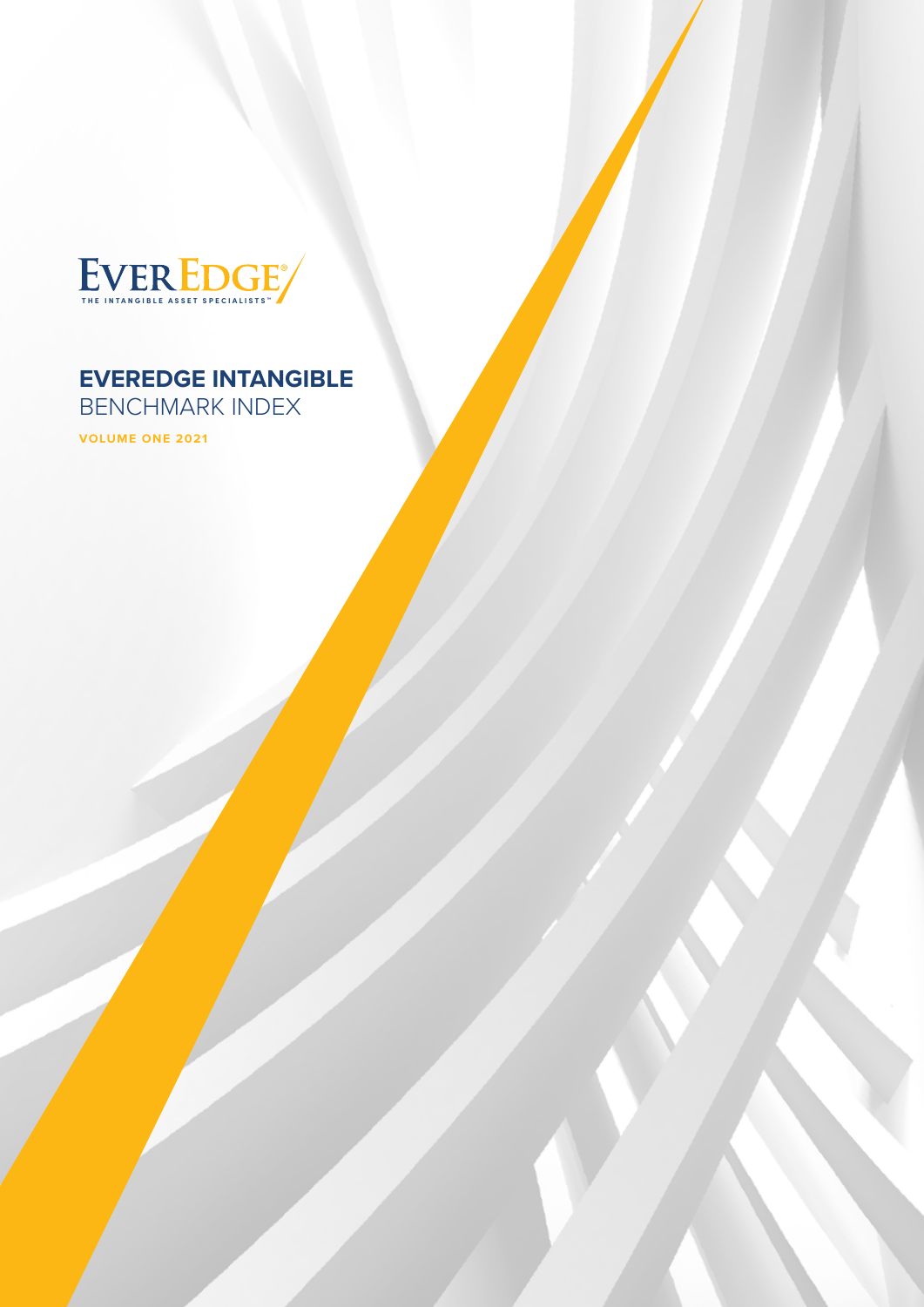- **3** Introduction to the EverEdge Intangible Benchmark Index (EIBI)
- **5** EverEdge Intangible Benchmark Index (EIBI) and Methodology
- **6** Benchmarking Global Indices
- **7** Benchmarking Global Indices by Sector
- **8** Section One: **S&P 500** EverEdge Intangible Benchmark Index
- **10** Section Two: **S&P ASX 200** EverEdge Intangible Benchmark Index
- **12** Section Three: **FTSE ST All Share Index** EverEdge Intangible Benchmark Index
- **14** Section Four: **S&P NZX All Index** EverEdge Intangible Benchmark Index Study
- **16** Conclusion
- **17** Final thoughts: The Evolving Role of Management
- **18** Appendix (full data tables)
- **20** About EverEdge Global

## **Intangible assets**

are the most important drivers of company growth and value today.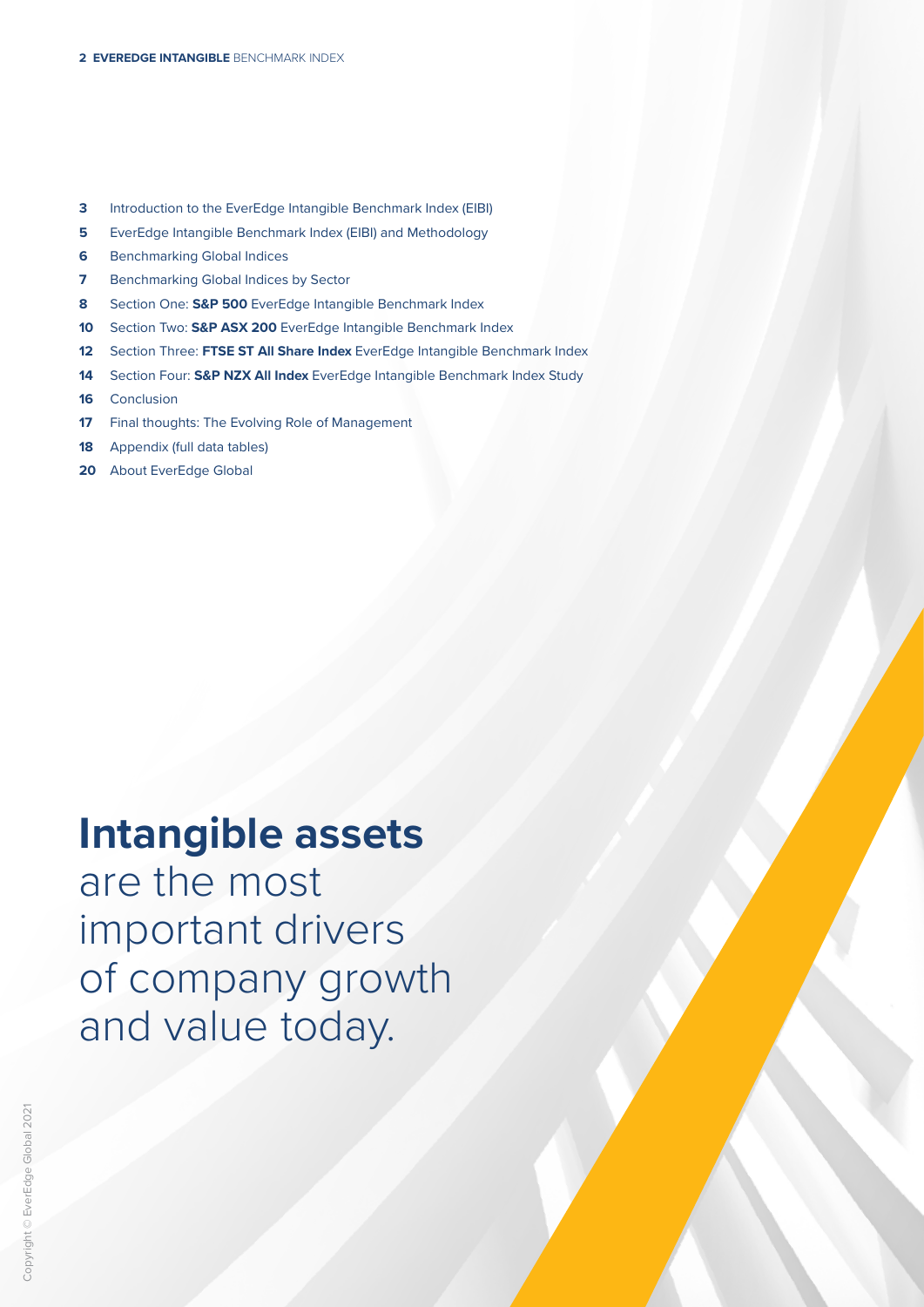## **Introduction** to the EverEdge Intangible Benchmark Index (EIBI)

Over the past fifty years there has been a profound transformation in the global economy. The fundamental engine of wealth creation has evolved from primarily industrial to mainly digital activity. This shift has led to the ascendance of intangible assets (non-physical) relative to tangible (physical) assets.

In short, intangible assets such as data, confidential information, regulatory approvals, software, brands, designs, patents, internet assets, and external relationships have at least complemented and frequently replaced machinery, raw and intermediate goods, and other physical assets as the primary drivers of margin and earnings growth.

#### **The Unique Properties of Intangible Assets**

Today, intangible assets are the most important sources of company growth and profitability, primarily due to three defining properties:

- **1 Intangible assets are fundamentally unique assets.** Unlike tangible assets, which can often be directly reproduced (e.g., the majority of plant and equipment is available to any organisation with sufficient capital), intangible assets represent those elements of an organisation that are more difficult to replicate. The logical consequence is that if tangible assets present no real competitive advantage between participants in the marketplace because of their more or less general availability (or at least the availability of substitutes or alternative sources of supply), intangible assets are frequently the discriminating factor for competitors in a marketplace. Companies with high growth and high profit (strong indicators of relative competitive advantage) are more likely to also have a strong intangible asset position.
- **2 Intangible assets especially technology assets are more likely to support a value proposition that transcends geographic boundaries.** Untethered to land and lacking a physical presence, intangible assets are more easily transferable to other markets and geographies in a way that physical assets, such as a

steel refinery or mineral reserve, are not. This has led to intangible assets being both a driver and a beneficiary of the macro-trend of globalisation that has occurred over the last 40 years. As just one example, offshoring of manufacturing (and consequent light-weighting of corporate balance sheets) is only made possible by the transfer of intangible assets (primarily industrial know-how from locations such as the US and Europe to lower-cost manufacturing hubs in China, Southeast Asia and South and Central America).

**3 Intangible assets have the potential to be scaled exponentially.** Unlike physical assets, intangible assets are effectively untethered from physical constraints, enabling radically higher potential rates of growth. A physical object cannot be scaled to be one million times larger in a week but a video that goes viral on TikTok can. For example, during the period from 1970 to 2020 the key measure of output in agriculture (global agricultural production) increased by roughly 40%. Over the same period the key measure of output in semiconductors (processing power) increased by roughly 15,000,000,000%. This one outcome alone gave rise to the digital economy, which has in turn driven the development of multiple other sectors as diverse as GPS-enabled products, smart materials, high-frequency trading, and the gig economy.

In short, there is no Moore's law equivalent for agriculture (or virtually any other tangible assets), but such capacity for exponential growth is very common in intangible assets. It is worth mentioning as a corollary of this feature of intangible assets that their marginal cost of replication is often zero or close to zero. An opera singer in 1800 incurred a material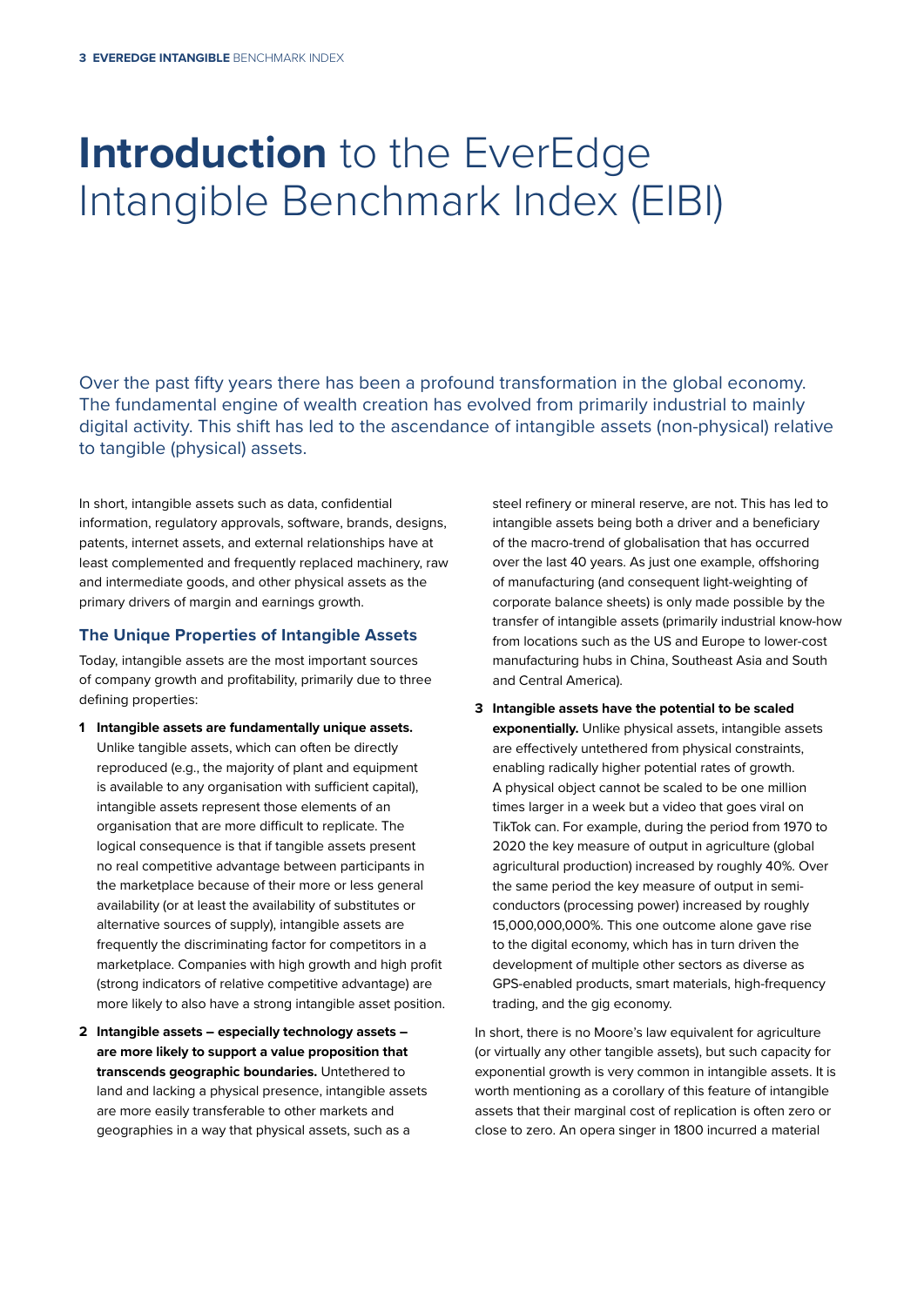cost in the production of their nightly performance that both limited the effective ability to scale their talent and the gross margin they could command. The marginal cost of replication of a Beatles song in the 1960s collapsed with records and dropped effectively to zero with Spotify, enabling massively greater scale and increased effective margins.

These three characteristics of intangible assets have enabled companies that have been able to harness the growth potential, transferability, and competitive differential of intangible assets to scalable business models to generate materially faster growth rates. This has led to the emergence and then dominance of companies such as Amazon (cf Walmart), Microsoft (cf IBM) and Uber (cf traditional taxi companies), as well as the development of hitherto unknown segments such as social media (Facebook and TikTok), online searching (Google) and streaming services (Spotify), which had not existed just years before.

#### **Tracing the Impact of Intangible Assets on Financial Markets**

Unsurprisingly, financial markets responded to the growth fuelled by intangible assets (capital chases growth) and rewarded companies that effectively harnessed these assets with increased capital, thus driving stock prices up. The logic behind such rewards has either been the growth itself; the anticipation of the effective monopolies such intangible assets tend to generate (network economic effects); and/or

the anticipation of superior margins or market share relative to competitors due to the ownership of such assets.

It is this phenomenon in capital markets that is the subject and analysis of this, EverEdge's inaugural report. What we have found is that the core thesis that "indices are reflecting the growth generative potential of intangible assets" holds true. However, there is a vast difference in the way that companies – and countries – are leveraging the growth potential of these valuable assets, which is reflected in the relative performances turned in by the indices we have studied over the last twenty years. More details can be found in the remainder of the report.

EverEdge works with companies, investors, and governments, helping them to identify, manage, value, and monetise intangible assets. Over more than 14 years and 2,000 client engagements, EverEdge's observations and research highlight that intangible assets are materially increasing in importance across virtually all sectors and markets.

The persistence of certain trends beyond what could have reasonably been expected beforehand, the divergences between countries, and even the idiosyncrasies within sectors, can allow insights to be drawn and actions taken. By openly providing this framework and sharing its conclusions, EverEdge hopes to increase transparency and enrich the debate around recognising, mitigating risk, valuing, and commercialising intangible assets.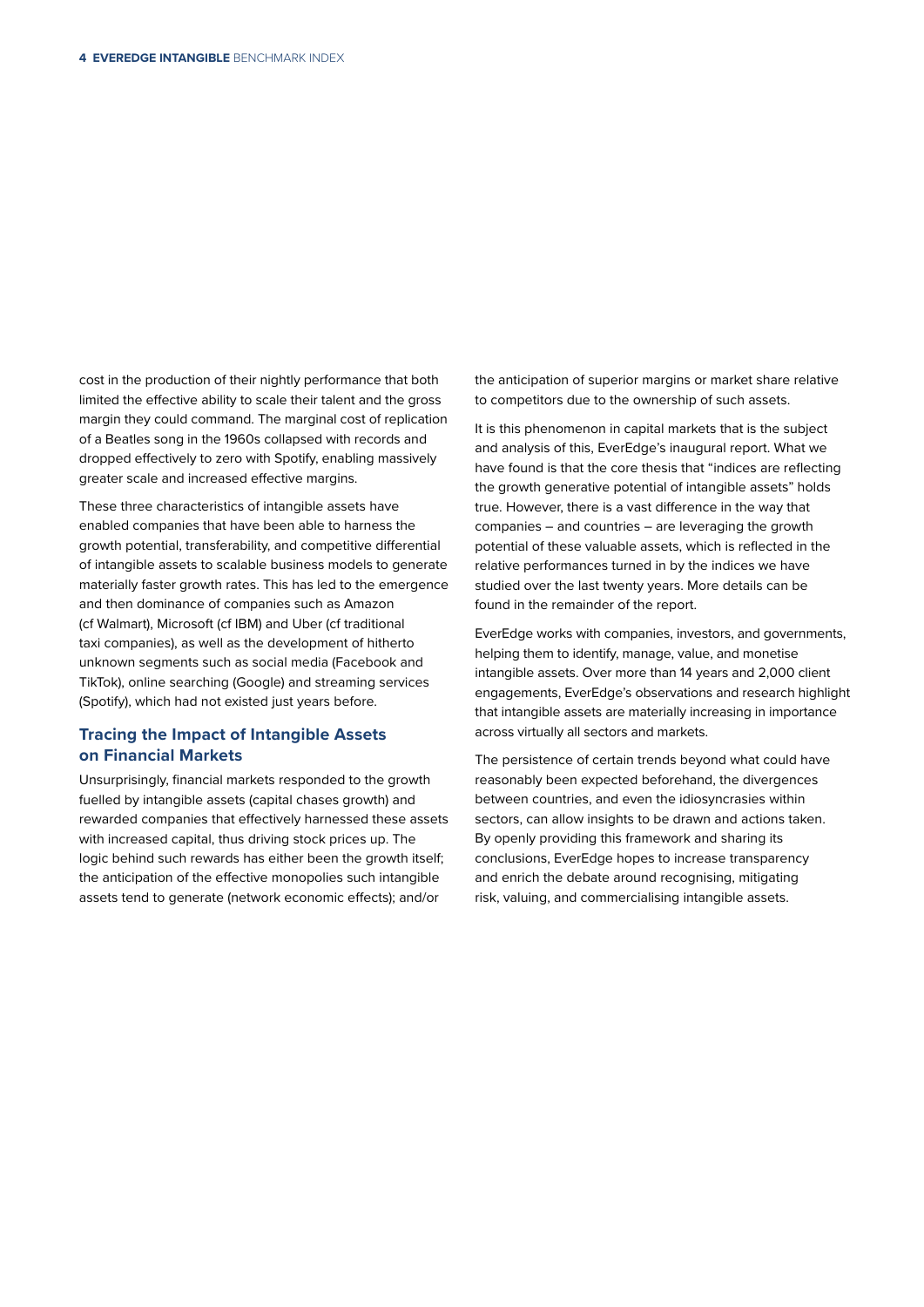## **EverEdge** Intangible Benchmark Index (EIBI) & Methodology

EverEdge has released its inaugural EverEdge Intangible Benchmark Index (EIBI). In designing the index, EverEdge has built on its experience in working with several thousand company owners, executives, and investors to understand the impact of intangible assets on business value. This analysis benchmarks the evolution of intangible assets as drivers of company value for the underlying Global Industry Classification Standard (GICS) sectors within major stock indices.

To date, existing research has focused on the rise of intangible assets as a proportion of market capitalisation. However, focusing solely on intangible assets as a proportion of market capitalisation risks conflating operating performance and financing choices.

For instance, a large US airline currently has intangible assets amounting to 200% of market capitalisation. This is counterintuitive since an airline clearly has tangible assets. At an aggregate level this means that, in principle, an index could have an intangible asset to market ratio exceeding 100%.

To neutralise the effect of financing choices, EverEdge has deliberately expressed intangible assets as a proportion of a company's enterprise value instead of Market Capitalisation. Enterprise value provides a more accurate measure of the capital required for any business because it includes the debt the company takes on to finance its activities.

Expressing intangible assets as a proportion of enterprise value yields a lower and slower-moving number than if it was compared to equity. However, it is a more robust expression of the importance of intangible assets for company valuations and deliberately and perceptibly neutralises the effect of financing choices. **Overall, it allows for better analysis of a company's strategic position and management's build-up of intangible assets.**

Focusing solely on intangible assets as a proportion of market capitalisation risks conflating operating performance and financing choices.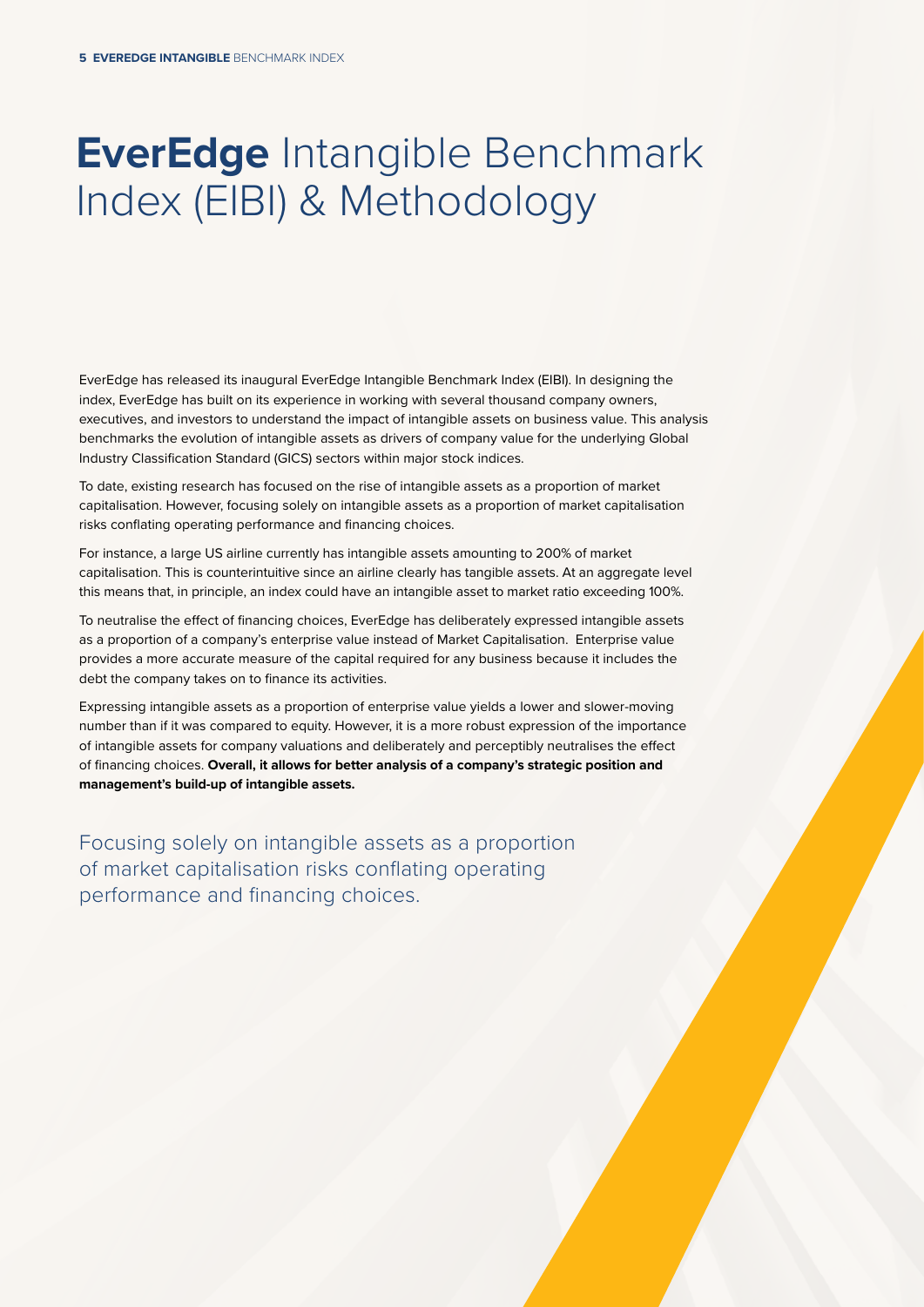## Benchmarking Global Indices

EverEdge's research looks at four financial indices over an approximately 20-year span. The research demonstrates a persistent trend towards an increase in intangible assets as a function of enterprise value across most leading equity indices.

Tracking intangible assets as a proportion of enterprise value for the S&P 500 establishes a baseline for the analysis of indices in the Asia-Pacific countries where EverEdge currently conducts most of its business: Singapore, Australia, New Zealand, and the United States.

The S&P 500 has seen the steady growth of intangible assets as a percentage of enterprise value. This trend was only temporarily halted by the bursting of the technology and housing bubbles in the early 2000s.

Because it is the largest, most liquid, and diversified index, the S&P 500 continues to be the flagship equity benchmark for many investors.

In the case of New Zealand and Australia, analysis of the S&P NZX All Index and the S&P ASX 200 shows more fluctuations in the proportion of intangible assets over the previous 15 years. However, both markets have seen an 8-percentage point increase in the proportion of intangible assets over the past five years, largely due to the relative derating of the energy sector and the vagaries of the mining/resources sector. Fluctuations in these smaller markets may be seen as a consequence of the influence

of different sectors on the overall (small) market, with different sectors having different ratios of intangible assets. In short, in smaller markets with a lower number of stocks the relative fluctuations of sectors can be more volatile than in a larger, more diversified index such as the S&P500.

In the Singapore market the FTSE ST All Share Index has seen a significant decline in intangible assets as a proportion of enterprise value over the past decade, due in part to a change in the mix of companies listed in Singapore and a substantial number of de-listings over the period. This relative absence tells its own story: in Singapore, with its dominance by offshore domiciled multi-national companies, the relatively few indigenous intangible assetrich companies have typically been identified as having high growth potential by private equity firms and have tended to remain private. Alternatively, those Singaporean companies that do seek to list, do so in markets (such as the US) that demonstrate a more visible preference for intangible assetrich companies. In short, if you have a high-growth company (fuelled by intangible assets) in Singapore, your investors will encourage you to list in the US to maximise returns. The result is a market dominated by sectors that do not have the same intangible asset ratios as those in the US S&P 500. The US S&P 500 companies represent the greatest diversity of sectors, with the Australian, Singapore and New Zealand indices being considered in our analysis as more vulnerable to influence by local factors.



### **Intangible Asset** Enterprise Value Trend 2005 - 2020

1. The US, Australia and New Zealand markets saw an accelerating growth in the share of intangible assets.

2. In Singapore, the share of Intangibles declined because of a change in the mix of companies and net de-listings.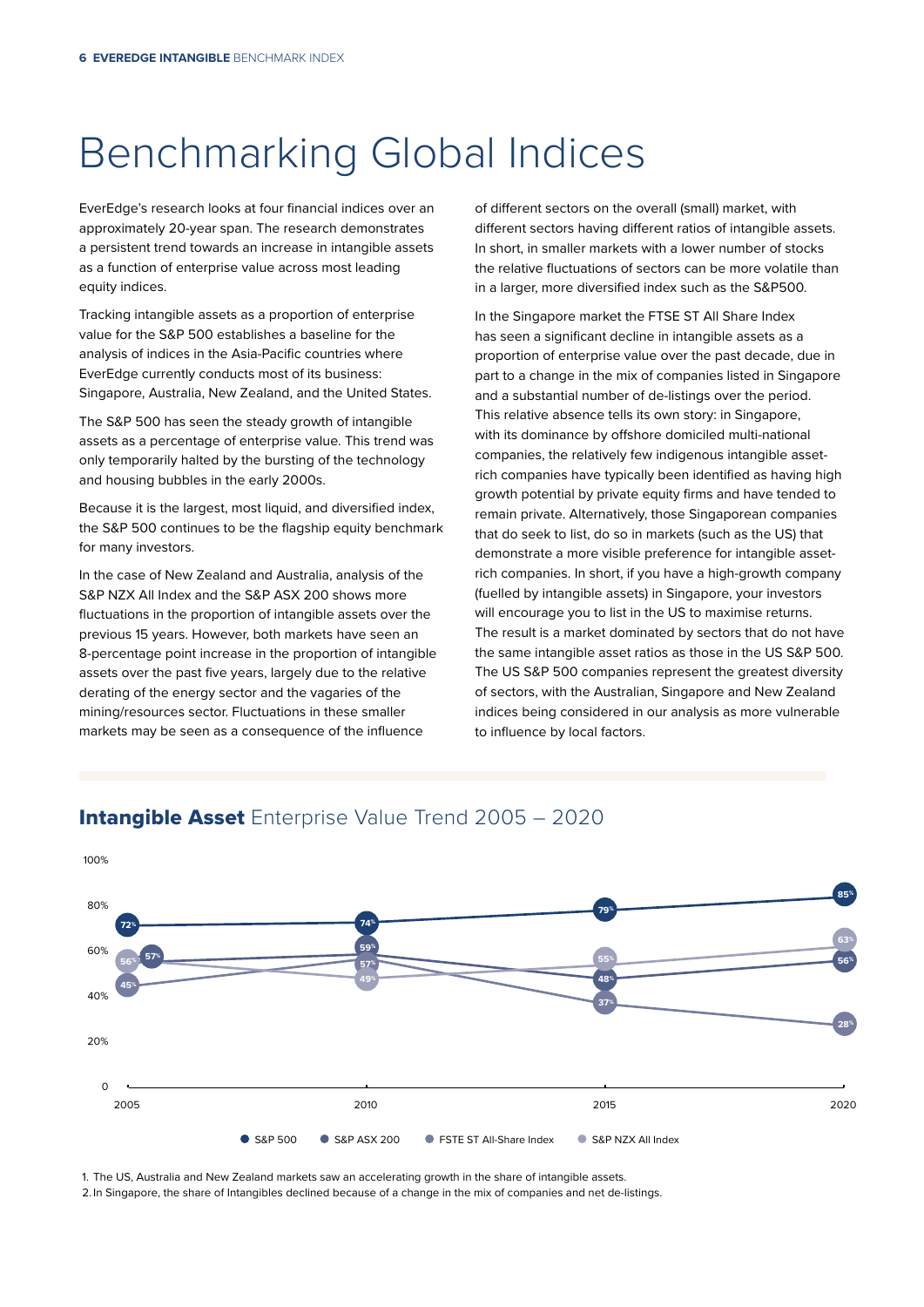## Benchmarking Global Indices by Sector

Analysing these indices at a sector level, the shift towards intangible assets over the last 20-years has been profound and has occurred in two dimensions:

- Within sectors, the share of intangibles as a proportion of enterprise value has been increasing in most sectors, reflecting the shifting characteristics of businesses. In some sectors, such as Information Technology, it has nearly reached its theoretical maximum of 100%.
- Within markets, the persistent outperformance of sectors with high intangible assets has led to a shift in the composition of the indices, driving up the aggregate proportion of intangible assets as a proportion of enterprise value.

### **Intangible Assets** Index Analysis by Sector 2000 - 2020

| <b>S&amp;P 500</b>                         | 2000            | 2005            | 2010            | 2015             | 2020            |
|--------------------------------------------|-----------------|-----------------|-----------------|------------------|-----------------|
| <b>INFORMATION TECHNOLOGY</b>              | 94%             | 97%             | 98%             | 94%              | 99%             |
| <b>COMMUNICATION SERVICES</b>              | 84%             | 84%             | 93%             | 98%              | 96%             |
| $\bullet$<br><b>HEALTH CARE</b>            | 96%             | 95 <sup>%</sup> | 94%             | 96%              | 96%             |
| $\bullet$<br><b>CONSUMER DISCRETIONARY</b> | 68%             | 78%             | 81 <sup>%</sup> | 86%              | 90 <sup>%</sup> |
| <b>CONSUMER STAPLES</b>                    | 90 <sup>%</sup> | 89%             | 89%             | 93 <sup>%</sup>  | 91%             |
| <b>INDUSTRIALS</b><br>o                    | 73%             | $71^{\circ}$    | 78%             | 87%              | 87%             |
| <b>S&amp;P ASX 200</b>                     | 2000            | 2005            | 2010            | 2015             | 2020            |
| INFORMATION TECHNOLOGY                     | 95%             | 96%             | 95%             | 100 <sup>%</sup> | 98%             |
| O<br><b>COMMUNICATION SERVICES</b>         | 84%             | 77%             | 79%             | 84%              | 77%             |
| 0<br><b>HEALTH CARE</b>                    | $90*$           | 89%             | 90 <sup>%</sup> | 91%              | 93%             |
| <b>CONSUMER DISCRETIONARY</b>              | 80%             | 89%             | 86%             | 83%              | 83%             |
| 0<br><b>CONSUMER STAPLES</b>               | 60%             | 81 <sup>%</sup> | $81^{\circ}$    | 78%              | 76%             |
| INDUSTRIALS                                | 63%             | 60%             | 78%             | 80%              | 81 <sup>%</sup> |
|                                            |                 |                 |                 |                  |                 |
| <b>FTSE ST All Share Index</b>             |                 | 2008            | 2010            | 2015             | 2020            |
| <b>INFORMATION TECHNOLOGY</b><br>0         |                 | 47%             | 69%             | 88%              | 88%             |
| 0<br><b>COMMUNICATION SERVICES</b>         |                 | 69%             | 73%             | $71^{\circ}$     | 51%             |
| 0<br><b>HEALTH CARE</b>                    |                 | 53%             | $92%$           | 73%              | 73 <sup>%</sup> |
| $\bullet$<br><b>CONSUMER DISCRETIONARY</b> |                 | 44%             | 69%             | 35%              | 30 <sup>%</sup> |
| $\bullet$<br><b>CONSUMER STAPLES</b>       |                 | 61%             | 63%             | 50%              | 49%             |
| <b>UNDUSTRIALS</b>                         |                 | $63*$           | $77^{\circ}$    | 58%              | 41%             |
| <b>S&amp;P NZX All Index</b>               | 2002            | 2005            | 2010            | 2015             | 2020            |
| <b>INFORMATION TECHNOLOGY</b>              | 58%             | 86%             | 74%             | 99%              | 97%             |
| <b>COMMUNICATION SERVICES</b>              | 64%             | 78%             | 64%             | 75%              | 65%             |
| $\bullet$<br><b>HEALTH CARE</b>            | 76%             | $77^{\circ}$    | 67%             | 74%              | 80%             |
| <b>CONSUMER DISCRETIONARY</b>              | 65%             | 63%             | 68%             | 70%              | 60%             |
| $\bullet$<br><b>CONSUMER STAPLES</b>       | 25 <sup>°</sup> | 40%             | 48%             | $71^{\circ}$     | 84%             |

#### **See Appendices on page 18 and 19 for the full data tables.**

1. Some sectors (e.g. IT) are reaching the theoretical maximum where 100% of enterprise value consists of intangible assets.

2.The level of intangible assets is mostly explained by particularities of each market.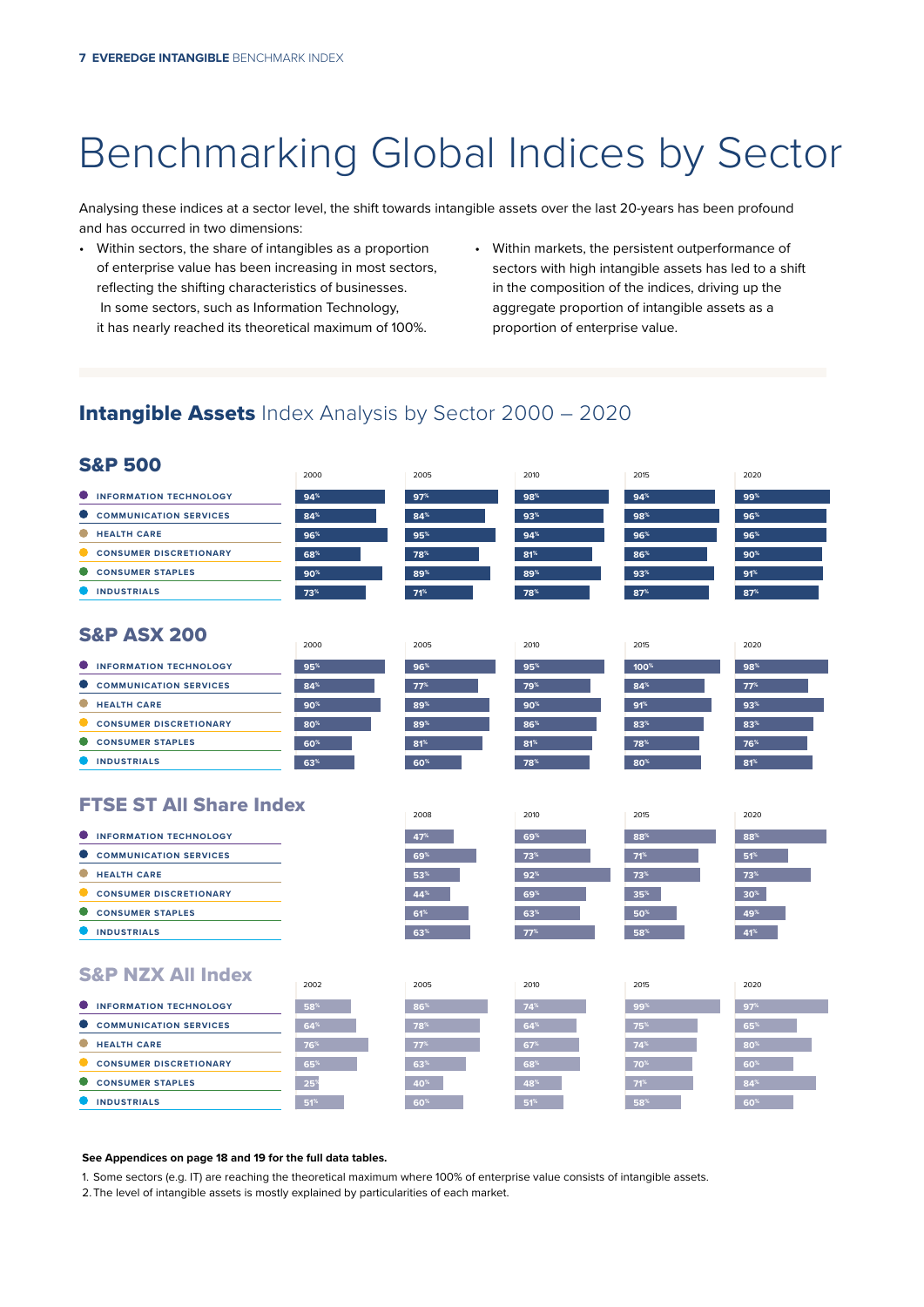#### **SECTION ONE**

# **S&P 500**  EverEdge Intangible Benchmark Index

The Standard and Poor's 500 is a capitalisation-weighted measurement stock market index of 500 of the largest companies listed on stock exchanges in the United States. It is considered the bellwether of US equities.

The S&P 500 has the highest proportion of intangible assets relative to enterprise value. This reflects the willingness of capital in this market to ascribe value to such assets. The reasons that capital has been willing to do so have been discussed earlier and include:

- the higher growth rates of intangible asset companies; and/or
- the anticipation of the effective monopolies such intangible assets tend to generate (network economic effects); and/or
- the anticipation of superior margins or market share relative to competitors due to the ownership of such assets.

This attractiveness extends to US capital markets beyond just the S&P 500 index.

The recognition given to intangible assets attracts other companies with high intangible asset content. This has led to an accelerating number of listings of intangible asset-rich companies on US exchanges relative to other exchanges.

It is this combination of a willing supply of capital pursuing intangible assets in the S&P 500, and the desire of suitable companies to pursue that capital, which confers a persistent competitive advantage on those exchanges.

This competitive advantage of US equity markets is further enhanced by the ability of intangible asset-rich companies to crystalise value across geographic boundaries and be less bound by local conditions and knowledge.

As can be seen in Figure 1.1, following the deflation of the Technology, Media, and Telecommunications (TMT) bubble in the mid-to-late 1990s, there was a slight reduction in the proportion of intangible assets relative to enterprise value. This dip lasted until 2005, at which time the growing impact of intangible assets resumed its upward march and accelerated between 2015 and 2020, against a backdrop of good overall market performance. This resulted in intangible assets outgrowing an already appreciating market.

## 1.1 **S&P 500** Intangible Asset Enterprise





1. The backlash from the 2000 TMT bubble can be seen lasting until 2005.

2. The growth of intangible assets as a proportion of enterprise value accelerated in the 2015-2020 period.

**THE S&P 500 HAS THE HIGHEST PROPORTION OF INTANGIBLE ASSETS RELATIVE TO ENTERPRISE VALUE.**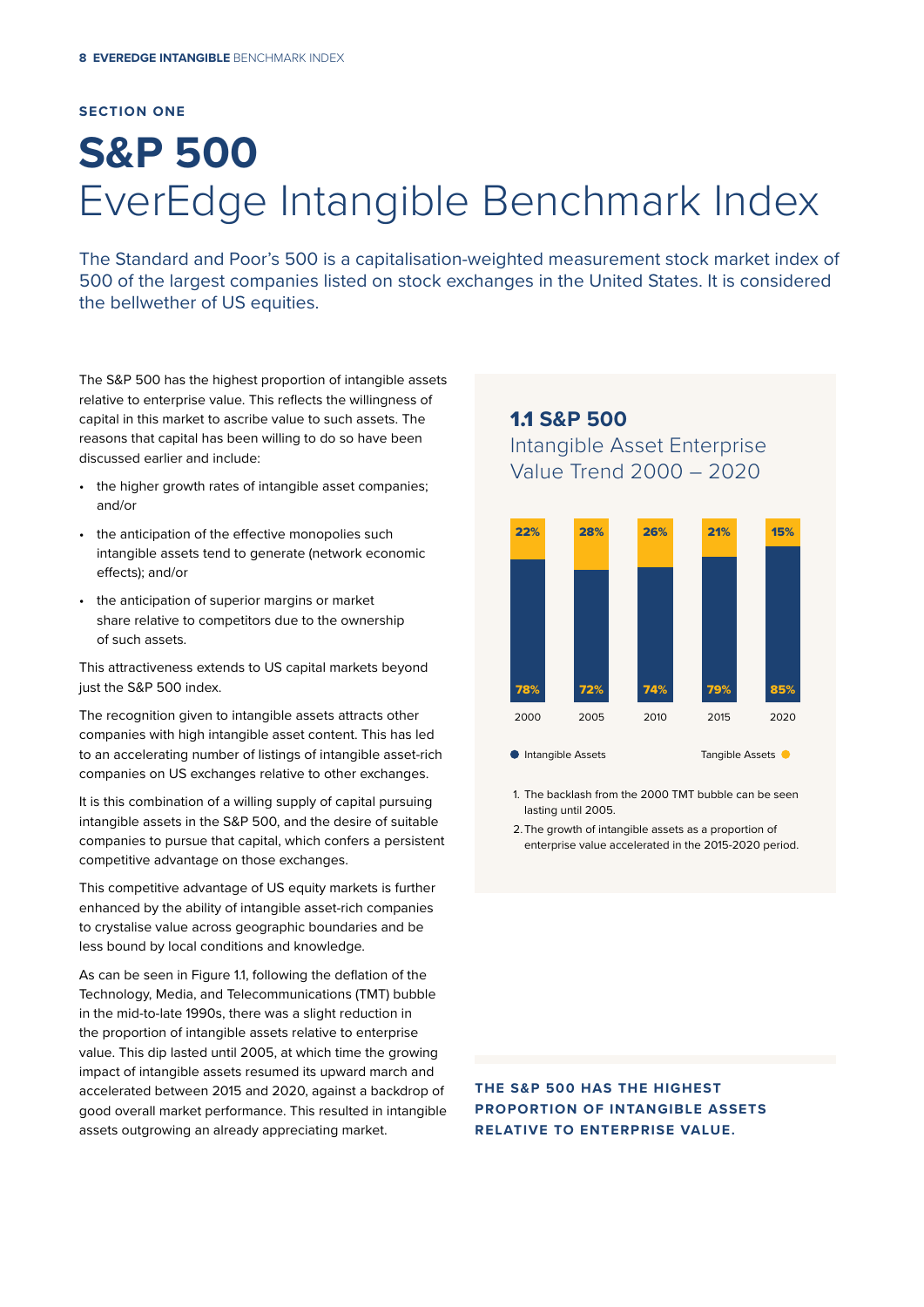#### **S&P 500 EverEdge Intangible Benchmark Index by Sector**

This evolution to a more knowledge-based economy is also reflected in the mix of industries and companies now making up the S&P 500. The companies that dominate this index have changed significantly over the past 60 years.

A review of the market shows growth in intangible assets as a function of enterprise value across all sectors. Today, more than 85% of enterprise value for companies in the S&P 500 is driven by intangible assets, with companies like Facebook, Apple, Alphabet, Microsoft, and Amazon (where tangible assets now only reflect a tiny portion of total assets), dominating the market.

Information Technology (99% intangible assets as a percentage of enterprise value in 2020 vs 94% in 2000) has led the way with its growth in intangible assets being recognised by the market early. It has continued its strong showing with little further room to grow as it reaches its theoretical maximum of 100%.

Likewise, the Health Care (96% in 2020 vs 96% in 2000) and Communication Services (96% in 2020 vs 84% in 2000) sectors continue to perform well, and are close to reaching their theoretical maximum of 100%.

The growing dominance of intangible assets is also reflected in the Consumer Discretionary (90% in 2020 vs 68% in 2000), Materials (79% in 2020 vs 56% in 2000), and Industrials sectors (87% in 2020 vs 73% in 2000), which all saw significant rises in the proportion of intangible assets, reflecting widespread innovation and pricing power. While these sectors were lagging at the commencement of the study period, they now demonstrate how innovative technologies and strong brands (high value intangible assets) can attract capital and/or attributes such as growth or de facto monopolies that capital values.

Of 11 sectors, only Utilities (37% in 2020 vs 40% in 2000) and Financials (42% in 2020 vs 47% in 2000) stagnated, which can be attributed to the specific characteristics of these industries (regulated capital and structural leverage respectively).

While most sectors saw an increase in the proportion of intangible assets, the Energy sector's intangible assets tumbled from 78% in 2000 to 22% in 2022 of enterprise value as prospective returns for those companies were compressed by structurally higher costs. However, as other sectors flourished, this had little effect on the overall benchmark.

### 1.2 S&P 500 Intangible Asset Analysis by Sector 2000 – 2020

|                                                        | 2000          | 2005                                    | 2010 | 2015 | 2020 |                                              |
|--------------------------------------------------------|---------------|-----------------------------------------|------|------|------|----------------------------------------------|
|                                                        |               |                                         |      |      |      | 96%                                          |
| $\begin{pmatrix} \begin{pmatrix} 1 \\ 1 \end{pmatrix}$ |               | <b>COMMUNICATION SERVICES</b>           |      |      |      | $\triangle$ 12 <sup>%</sup> on 2000          |
|                                                        |               |                                         |      |      |      |                                              |
|                                                        |               |                                         |      |      |      | ℅<br>9                                       |
|                                                        |               | <b>CONSUMER</b><br><b>DISCRETIONARY</b> |      |      |      | 22 <sup>%</sup> on 2000                      |
|                                                        |               |                                         |      |      |      |                                              |
|                                                        |               |                                         |      |      |      | %                                            |
| ෦ඁ෧ඁ෦                                                  |               | <b>CONSUMER STAPLES</b>                 |      |      |      | $\triangle$ 1 <sup>%</sup> on 2000           |
|                                                        |               |                                         |      |      |      |                                              |
|                                                        |               |                                         |      |      |      | $\frac{9}{6}$<br>22                          |
|                                                        | <b>ENERGY</b> |                                         |      |      |      | $\blacktriangledown$ 56 <sup>%</sup> on 2000 |
|                                                        |               |                                         |      |      |      |                                              |
|                                                        |               |                                         |      |      |      | 42%                                          |
|                                                        |               | <b>FINANCIALS</b>                       |      |      |      | $\blacktriangledown$ 5 <sup>%</sup> on 2000  |
|                                                        |               |                                         |      |      |      |                                              |
|                                                        |               |                                         |      |      |      | $\frac{1}{2}$<br>9                           |
| ↔                                                      |               | <b>HEALTH CARE</b>                      |      |      |      | $-96$ * on 2000                              |
|                                                        |               |                                         |      |      |      |                                              |
|                                                        |               |                                         |      |      |      | $\frac{9}{6}$<br>8                           |
|                                                        |               | <b>INDUSTRIALS</b>                      |      |      |      | $\triangle$ 14 <sup>%</sup> on 2000          |
|                                                        |               |                                         |      |      |      |                                              |
|                                                        |               | <b>INFORMATION</b>                      |      |      |      | %                                            |
|                                                        |               | <b>TECHNOLOGY</b>                       |      |      |      | $\triangle$ 5 <sup>%</sup> on 2000           |
|                                                        |               |                                         |      |      |      |                                              |
|                                                        |               |                                         |      |      |      | %                                            |
|                                                        |               | <b>MATERIALS</b>                        |      |      |      | $\triangle 23$ <sup>%</sup> on 2000          |
|                                                        |               |                                         |      |      |      |                                              |
|                                                        |               |                                         |      |      |      | $62^{\circ}$                                 |
|                                                        |               | <b>REAL ESTATE</b>                      |      |      |      | $\triangle 30$ <sup>%</sup> on 2000          |
|                                                        |               |                                         |      |      |      |                                              |
|                                                        |               | <b>UTILITIES</b>                        |      |      |      | %                                            |
|                                                        |               |                                         |      |      |      | $\nabla$ 3 <sup>%</sup> on 2000              |

#### **See Appendix on page 18 for the full data table.**

- 1. Most sectors are converging to very high levels of intangible assets as a proportion of enterprise value.
- 2. Some sectors stagnated (Utilities, Financials) because of their specific characteristics.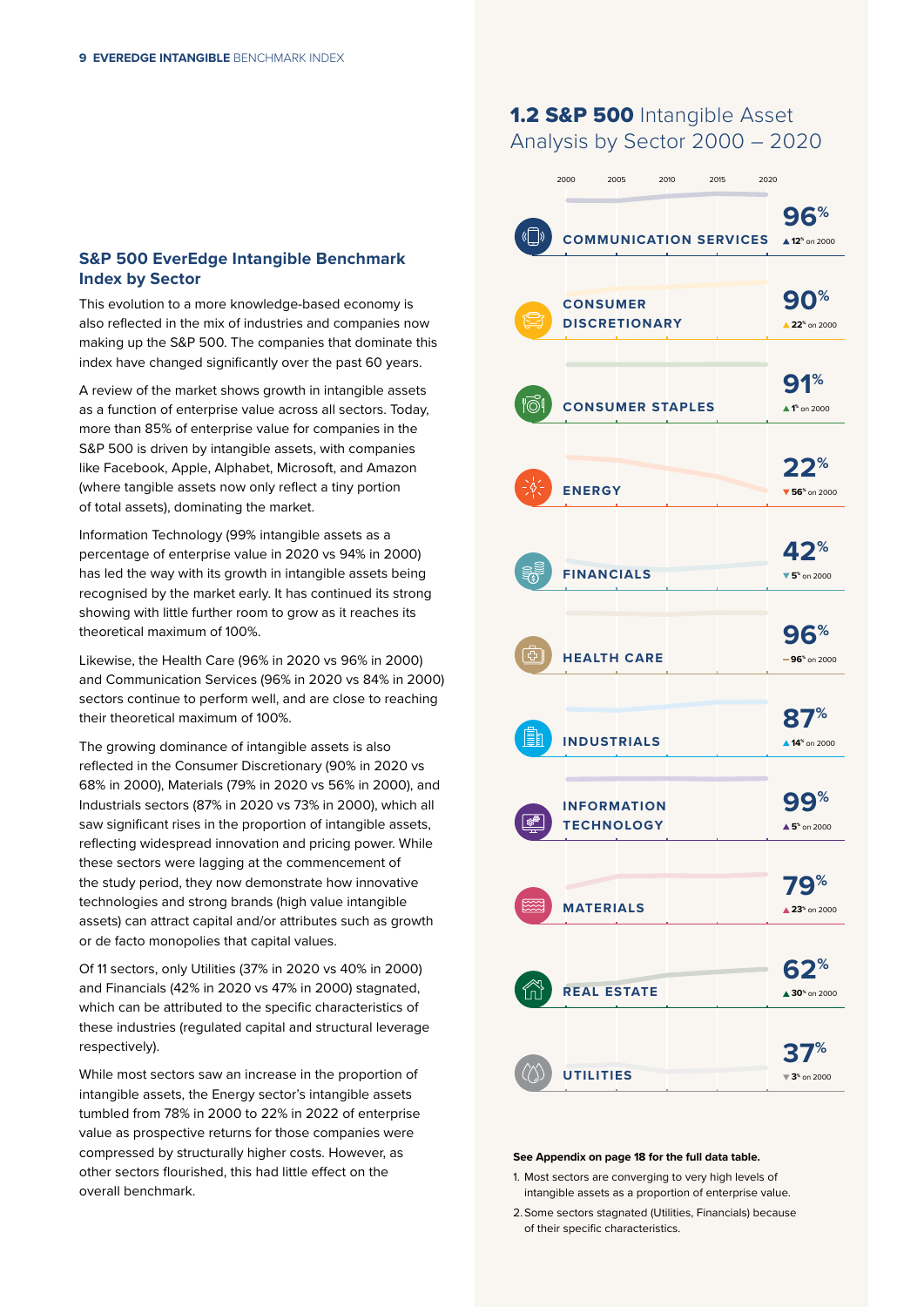#### **SECTION TWO**

## **S&P ASX 200**  EverEdge Intangible Benchmark Index

The S&P ASX 200 index measures the performance of the 200 largest index-eligible stocks listed on the Australian Securities Exchange (ASX) by float-adjusted market capitalisation. The index is considered the benchmark for the Australian equity market.

The proportion of intangible assets to enterprise value within the ASX-listed companies remained relatively consistent over the study period from 2000 to 2020. While there has been some variability from year to year, there has been little overall change across the two decades.

This lack of growth in the intangible asset ratio compared with the US markets is largely explained in the sector analysis below. However, as with other smaller markets discussed in this report, this may also reflect some preference by intangible asset-rich companies to seek capital in the US marketplace. The higher relative recognition of such assets in the US market and greater volumes of capital directed to such companies not only encourages listings into the US market but may also fuel acquisition by US entities who able to source such capital directly from the US at lower cost than Australian entities.

2.1 S&P ASX 200 Intangible Asset Enterprise Value Trend 2000 – 2020



**WHILE THERE HAS BEEN SOME VARIABILITY FROM YEAR TO YEAR, THERE HAS BEEN LITTLE OVERALL CHANGE ACROSS THE TWO DECADES.** 1. Proportion of intangible assets in ASX hovered around 50-60% during the 2000-2020 period with the exception of 2015.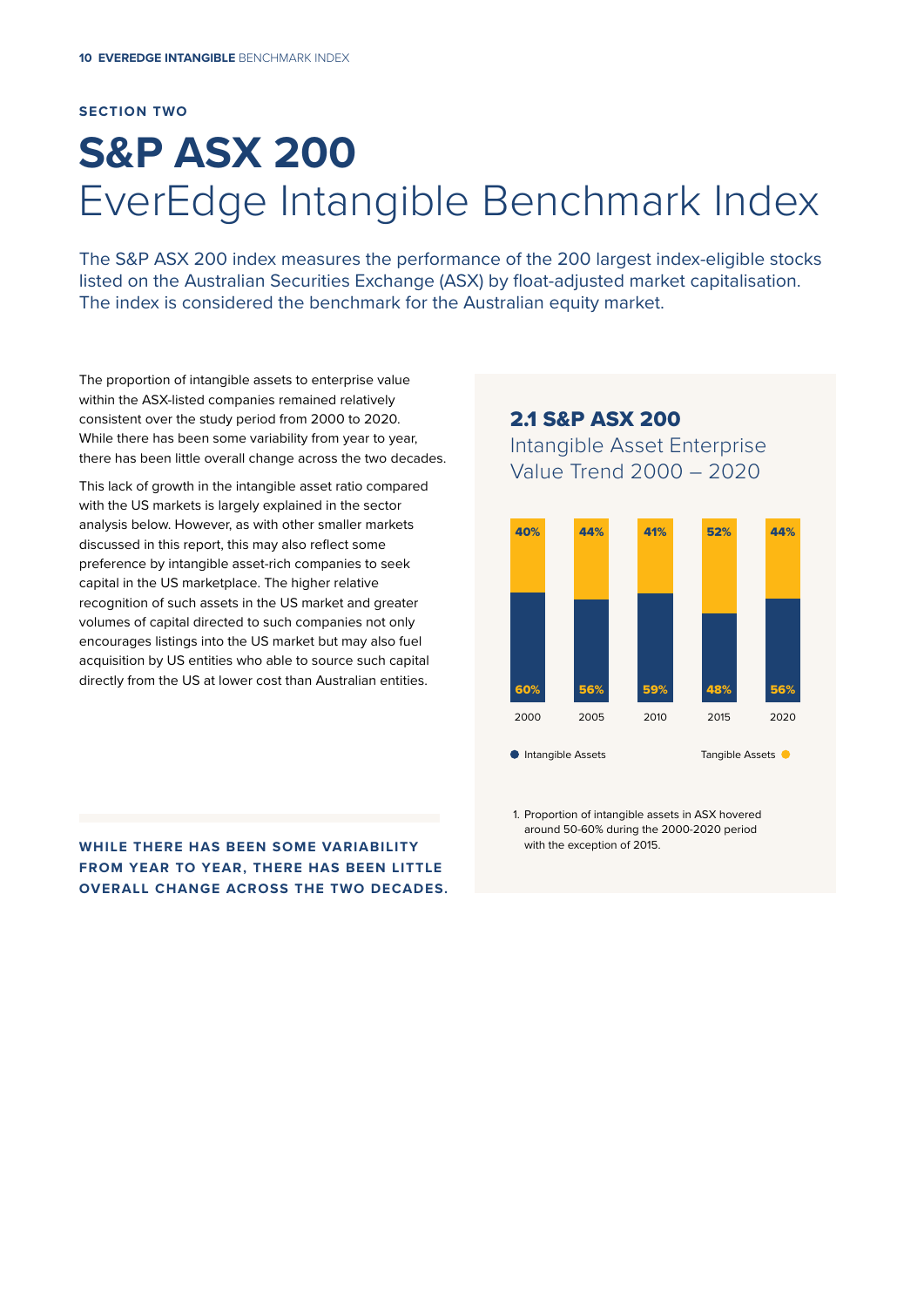### **S&P ASX 200 EverEdge Intangible Benchmark Index by Sector**

Most sectors in Australia have included a high intangible asset content, on par with the US, since 2005.

However, the high weighting of Financials, Materials and Infrastructure companies in Australia has kept the overall percentage of intangible assets as a proportion of enterprise value at a stable 60% since 2000.

Much of the change has been due to the vagaries of the valuation of the Energy and Materials sectors in Australia. With the downward reappraisal of their values in 2015 (relative to 2010) these partly outweighed the increase in the market capitalisation of intangible asset-rich stocks, such as CSL (Health Care), which has increased by an order of magnitude since 2011 and is now the third largest stock in Australia.

The sectors with the lowest levels of intangible assets during this period were Energy (25% in 2020 vs 53% in 2000), Financials (24% in 2020 vs 33% in 2000), and Real Estate (21% in 2020 vs 32% in 2000).

The volatility of the intangible asset content of the overall index across the study period is more a function of the changing mix and dominance of sectors within the index than a reflection of the performance of the sectors themselves. Ultimately, the drastic fall in the proportion of intangible assets in the Energy (29% in 2015 vs 69% in 2010) and Materials (28% in 2015 vs 73% in 2010) sectors in 2015 pulled down the overall intangible assets proportion in the Australian market (48% in 2015 vs 59% in 2010).

From 2015 to 2020, the market saw an 8-percentage point increase in the proportion of intangible assets, largely due to the relative derating of the energy sector and the vagaries of the mining/resources sector.

### 2.2 S&P ASX 200 Intangible Asset Analysis by Sector 2000 – 2020

|          | 2000             | 2005                          | 2010 | 2015 | 2020 |                                              |
|----------|------------------|-------------------------------|------|------|------|----------------------------------------------|
|          |                  |                               |      |      |      | 77%                                          |
| $(\Box)$ |                  | <b>COMMUNICATION SERVICES</b> |      |      |      | $T^*$ on 2000                                |
|          |                  |                               |      |      |      |                                              |
|          |                  |                               |      |      |      | %                                            |
|          | <b>CONSUMER</b>  | <b>DISCRETIONARY</b>          |      |      |      | $\triangle 3^*$ on 2000                      |
|          |                  |                               |      |      |      |                                              |
|          |                  |                               |      |      |      |                                              |
| ෦ඁ෧ඁඁ෦   |                  | <b>CONSUMER STAPLES</b>       |      |      |      | 76%                                          |
|          |                  |                               |      |      |      | $\triangle$ 16 <sup>%</sup> on 2000          |
|          |                  |                               |      |      |      |                                              |
|          | <b>ENERGY</b>    |                               |      |      |      | , %                                          |
|          |                  |                               |      |      |      | $\blacktriangledown$ 28 <sup>%</sup> on 2000 |
|          |                  |                               |      |      |      |                                              |
|          |                  |                               |      |      |      | $24^{\circ}$                                 |
|          |                  | <b>FINANCIALS</b>             |      |      |      | $\Psi$ 9 <sup>%</sup> on 2000                |
|          |                  |                               |      |      |      |                                              |
|          |                  |                               |      |      |      | ?∞<br>9:                                     |
| ሩን       |                  | <b>HEALTH CARE</b>            |      |      |      | $\triangle 3^*$ on 2000                      |
|          |                  |                               |      |      |      |                                              |
|          |                  |                               |      |      |      | %<br>81                                      |
|          |                  | <b>INDUSTRIALS</b>            |      |      |      | ▲ 18 <sup>%</sup> on 2000                    |
|          |                  |                               |      |      |      |                                              |
|          |                  | <b>INFORMATION</b>            |      |      |      |                                              |
|          |                  | <b>TECHNOLOGY</b>             |      |      |      | $\triangle 3^*$ on 2000                      |
|          |                  |                               |      |      |      |                                              |
|          |                  |                               |      |      |      | 51%                                          |
| ⋙        | <b>MATERIALS</b> |                               |      |      |      | $\triangle$ 6 <sup>%</sup> on 2000           |
|          |                  |                               |      |      |      |                                              |
|          |                  |                               |      |      |      | $21^{\circ}$                                 |
|          |                  | <b>REAL ESTATE</b>            |      |      |      | ▼ 11 <sup>%</sup> on 2000                    |
|          |                  |                               |      |      |      |                                              |
|          |                  |                               |      |      |      | %<br>51                                      |
|          | <b>UTILITIES</b> |                               |      |      |      | $\Psi$ 12 <sup>%</sup> on 2000               |

#### **See Appendix on page 18 for the full data table.**

- 1. Health Care and Information Technology sectors consistently topped the intangible assets composition ranking.
- 2. Financials and Real Estate sectors had the lowest intangible assets due to the nature of the businesses.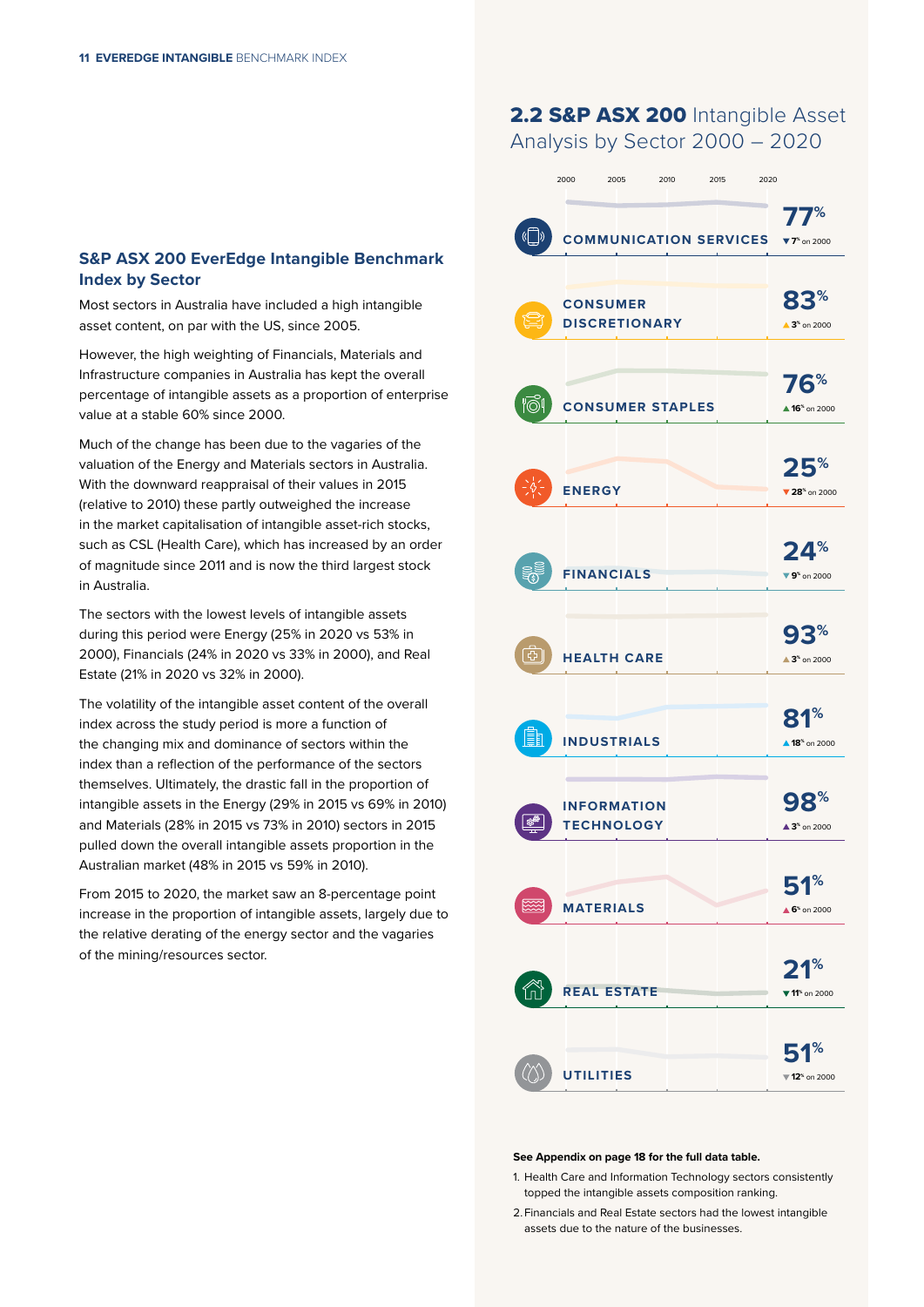#### **SECTION THREE**

# **FTSE ST All Share Index**  EverEdge Intangible Benchmark Index

Singapore's FTSE ST All Share Index is a market capitalisation weighted index that includes 98% of the aggregate market capitalisation of all companies listed on the Singapore Stock Exchange (SGX).

The proportion of intangible assets as a percentage of enterprise value decreased from 57% in 2010 to 28% in 2020, largely because of the shift in overall market composition and relative weightings of the sectors as a result of a flow of listings out of Singapore.

This fall is less a reflection of Singapore's business environment than of the SGX's ability to attract and retain listings and capital. Many growth companies in Singapore have been swept up by private equity without listing or have sought listing on indices (in particular in the US) that are more attractive due to their high propensity to recognise and reward growth.

The result is that the SGX has witnessed a drastic decrease in the number of listings on the exchange since 2008. This has in turn increased the overall weighting of low intangible asset sectors such as Real Estate and Financials.

Even a single listing of an intangible asset-rich company can significantly alter the intangible asset content of the Singapore market. An example of this can be seen by considering the impact SEA Holdings would have if it were listed in Singapore. Despite having its operations based in Singapore, it is currently listed on the Nasdaq. Based on SEA Holdings' current value, this one stock alone would account for 20% of the narrower Straits Times Index benchmark. If SEA Holdings were listed in Singapore the overall intangible asset proportion of the enterprise value for the entire Straits Times index would rise from 36% to 49%.

As with the Australian index, not only is there a preference to list in the US, where there is a recognition of the higher value of intangible assets; in addition, larger US companies with access to cheaper capital tend to acquire smaller Singaporean companies. It is interesting to note that the press releases announcing such acquisitions frequently explicitly mention that the acquisition has been at least in part to gain access to innovative (read intangible asset-rich) companies. These companies own intangible assets the new American parent can transfer and scale in the US or other larger markets (a reflection again of the transferability and scalability of intangible assets).

### 3.1 FTSE ST All Share Index Intangible Asset Enterprise Value Trend 2008 – 2020



1. Overall proportion of intangible assets declined in 2015 and 2020 as a result of decrease in intangible assets in most sectors in Singapore.

**EVEN A SINGLE LISTING OF AN INTANGIBLE ASSET-RICH COMPANY CAN SIGNIFICANTLY ALTER THE INTANGIBLE ASSET CONTENT OF THE SINGAPORE MARKET.**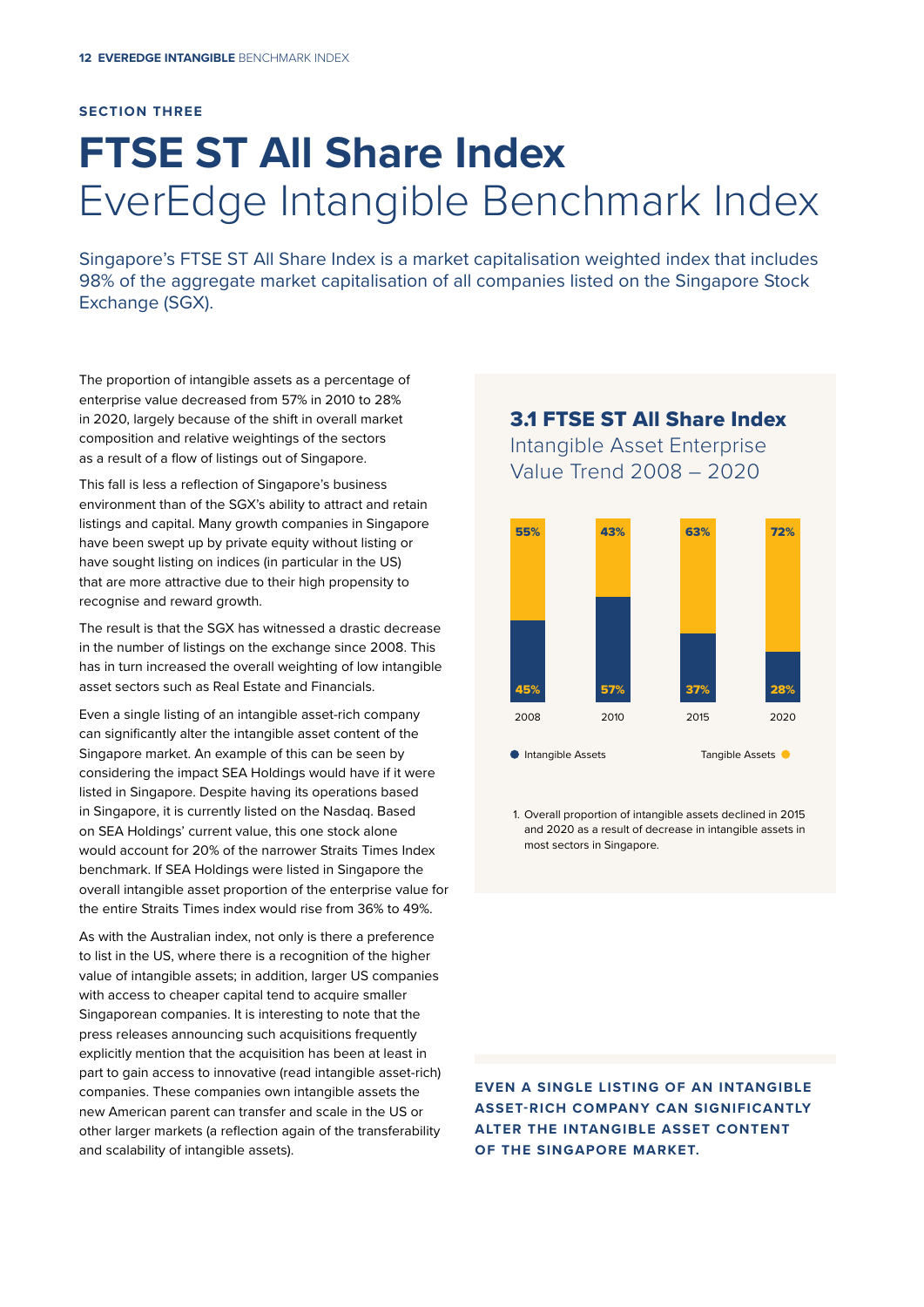### **FTSE ST All Share Index EverEdge Intangible Benchmark Index by Sector**

Following the 2007 Global Financial Crisis, all sectors saw an increase in the proportion of intangible assets within SGX-listed companies' enterprise values during the 2008-2010 period. This was particularly the case in the Health Care (92% in 2010 vs 53% in 2008) and Consumer Discretionary (69% in 2010 vs 44% in 2008) sectors. Subsequently, between 2010 to 2020, all sectors saw a decrease in the proportion of intangible assets (except for the Information Technology sector).

The intensity of intangible asset composition also shifted during this period. The Health Care sector topped the ranking in 2010 at 92%, while the Information Technology sector topped the 2015 and 2020 rankings at 88%. This intangible asset content is lower in Singapore than in other countries. As discussed earlier, this could be a function of the most intangible asset-rich companies choosing other venues to list in or being privately held.

Whilst intangible assets' contribution to enterprise value peaked in 2010, the outflow of intangible assets-dominant companies in sectors such as Information Technology, Health Care, and Industrials to other countries' exchanges through choice of listing or acquisition by companies on such exchanges, has eroded the overall proportion of intangible assets in the index.

### 3.2 FTSE ST All Share Index

Intangible Asset Analysis by Sector 2008 – 2020

|                       | 2008                 | 2010                          | 2015 | 2020                                |
|-----------------------|----------------------|-------------------------------|------|-------------------------------------|
|                       |                      |                               |      | 51%                                 |
| $\sqrt{(} \mathbf{)}$ |                      | <b>COMMUNICATION SERVICES</b> |      | ▼ 18 <sup>%</sup> on 2000           |
|                       |                      |                               |      |                                     |
|                       | <b>CONSUMER</b>      |                               |      | ่า%<br>30                           |
|                       | <b>DISCRETIONARY</b> |                               |      | $\Psi$ 14 <sup>%</sup> on 2000      |
|                       |                      |                               |      |                                     |
|                       |                      |                               |      | $\%$<br>4                           |
| ෦ඁ෧ඁඁ෦                |                      | <b>CONSUMER STAPLES</b>       |      | $\Psi$ 12 <sup>%</sup> on 2000      |
|                       |                      |                               |      |                                     |
|                       |                      |                               |      | 12 <sup>%</sup>                     |
|                       | <b>FINANCIALS</b>    |                               |      | $\times$ 10 <sup>%</sup> on 2000    |
|                       |                      |                               |      |                                     |
|                       |                      |                               |      | 73%                                 |
| ♧                     | <b>HEALTH CARE</b>   |                               |      | $\triangle 20$ <sup>%</sup> on 2000 |
|                       |                      |                               |      |                                     |
|                       |                      |                               |      | 41%                                 |
| E                     | <b>INDUSTRIALS</b>   |                               |      | 72 <sup>%</sup> on 2000             |
|                       |                      |                               |      |                                     |
|                       | <b>INFORMATION</b>   |                               |      | $\mathbf{8}^{\%}$                   |
| <b>BAR</b>            | <b>TECHNOLOGY</b>    |                               |      | ▲ 41 <sup>%</sup> on 2000           |
|                       |                      |                               |      |                                     |
|                       |                      |                               |      |                                     |
|                       | <b>REAL ESTATE</b>   |                               |      | $\triangle 3^*$ on 2000             |

#### **See Appendix on page 19 for the full data table.**

- Energy, Materials and Utilitites sectors have been removed due to a lack of sample size.
- 1. Systematic increase in proportion of intangible assets in the Information Technology sector between 2008 and 2020.
- 2. A fall in intangible assets composition was seen in numerous sectors between 2010 and 2020.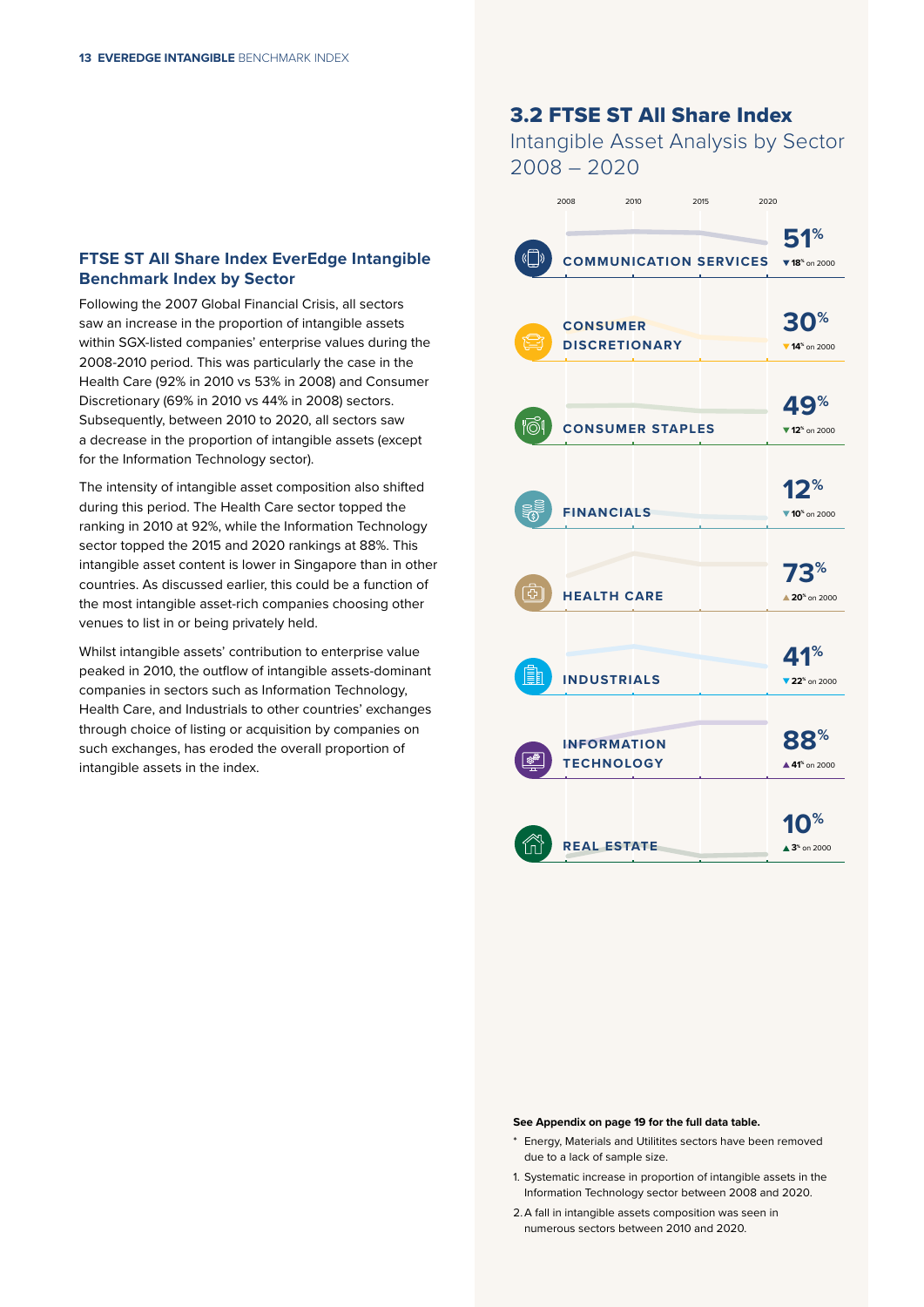#### **SECTION FOUR**

# **S&P NZX All Index** EverEdge Intangible Benchmark Index

The S&P NZX All Index comprises all eligible securities quoted on the NZX Main Board (NZSX). The index is considered the overall market indicator for the New Zealand equity market. An analysis was performed on the intangible assets as a percentage of enterprise value from the inception of the index in 2002.

The S&P NZX All Index has shown a consistent rise in intangible asset value as a function of enterprise value over the last decade. From a low base, all sectors exhibited a consistent rise in the ratio throughout the period of the study.

There was a noticeable tail effect from the 2007 global financial crisis that continued to affect the weighting in 2010. The timing of this recognition lagged some of the other markets; however, the consistent rise shows that at least a limited pool of capital within the market has pursued intangible asset-rich companies.

Compared to other indices in this study, the S&P NZX All Index's level in the contribution of intangible assets to enterprise value has risen to new highs on the back of growth in Health Care, led predominantly Fisher & Paykel Healthcare, and Utilities sectors, led by growth achieved by Meridian Energy and Mercury New Zealand.

**THE S&P NZX ALL INDEX HAS SHOWN A CONSISTENT RISE IN INTANGIBLE ASSET VALUE AS A FUNCTION OF ENTERPRISE VALUE OVER THE LAST DECADE.**

4.1 S&P NZX All Index Intangible Asset Enterprise Value Trend 2000 – 2020



- 1. 2010 shows the continued impact of the GFC as the share of IAs is compressed.
- 2. The trend increase is mostly attributable to Consumer staples and Utilities.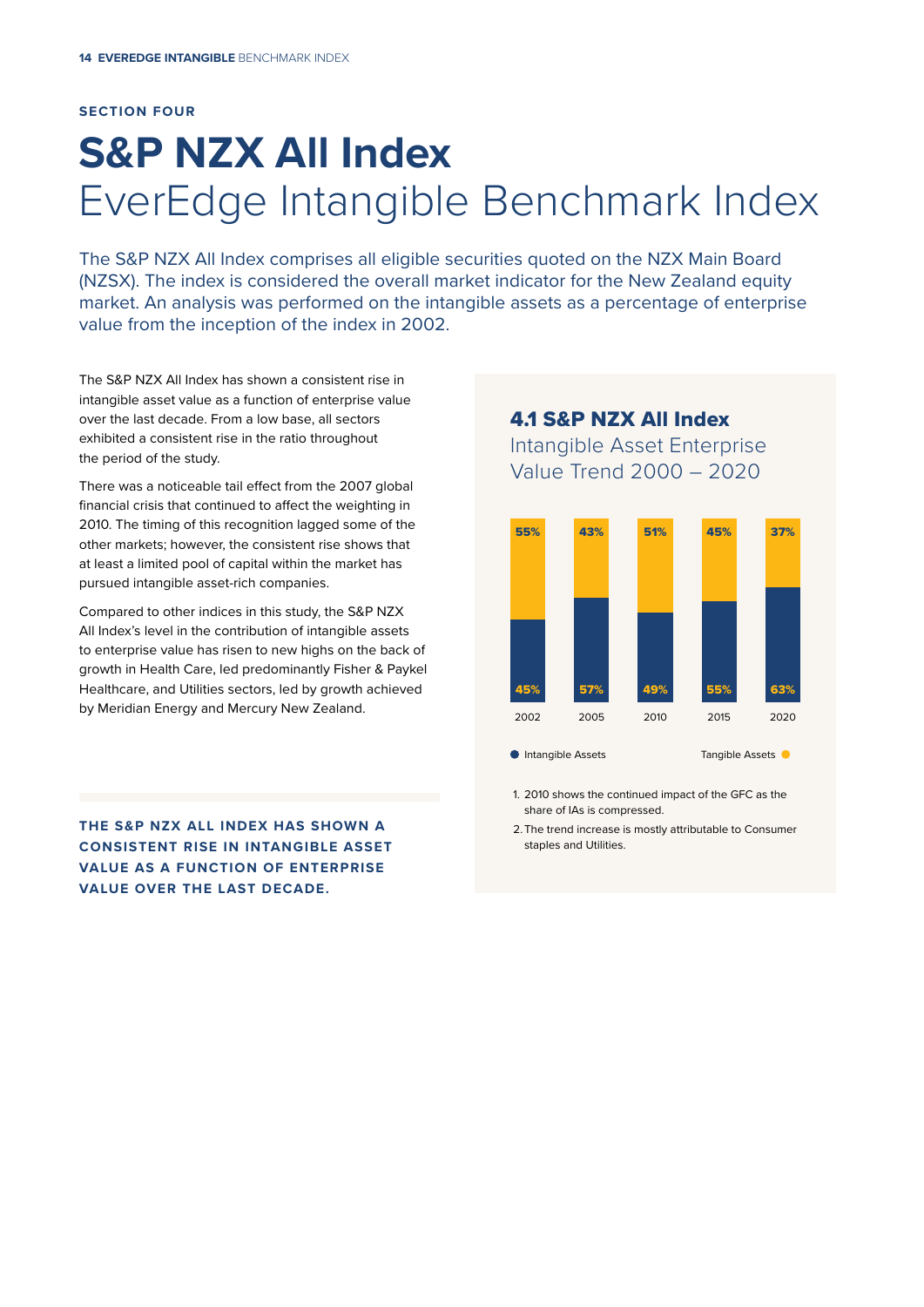#### **S&P NZX All Index EverEdge Intangible Benchmark Index by Sector**

The composition of intangible assets within NZX-listed companies' enterprise values has become more prominent in all sectors with the exception of the Consumer Discretionary (65% in 2002 to 60% in 2020) sector.

Comparing the S&P NZX All Share Index to other indices, the Utilities and Industrial sectors combined have grown from 28% in 2002 to over 44% of the total enterprise value of the index in 2020, with the percentage of intangibles in the Utilities sector reaching 58% in 2020 (up from 14% in 2002). We believe that this performance in a sector with a typically low intangible asset content can be attributed to New Zealand investors chasing the high dividend yields offered by the energy-producing companies in a jurisdiction with a relative absence of other investment opportunities.

Due to the narrowness of the NZX All Share Index, the index is susceptible to rapid and dramatic change.

The sector with the highest intangible assets as a percentage of enterprise value is Information Technology, which has shown a steady rise (97% in 2020 vs 58% in 2002). This is despite online accounting business Xero decamping to the ASX Board in 2015. It reflects the available capital moving to pursue other growth opportunities in a narrow pool sector, such as Pushpay.

Other high-performing sectors include Consumer Staples (84% in 2020 vs 25% in 2002), predominantly as a result of the performance of A2 Milk (itself clearly an intangible assetrich company based primarily around brand and patents), and Health Care (80% in 2020 vs 76% in 2002), as a result of Fisher & Paykel Healthcare, but the reliance on a small number of intangible asset-rich companies to drive the index highlights the potential for volatility. However, the market has exhibited a willingness to continue to support highgrowth companies.

While factors affecting other smaller markets, such as decisions to list elsewhere or acquisition by entities in other markets, also affect the performance of the New Zealand exchange, the market clearly has a (limited) pool of capital directed to intangible asset-rich companies, capable of keeping some of these companies on shore at least for a period.

This highlights that these and other companies that focus on building, leveraging, and protecting their intangible assets, along with articulating their value to consumers and investors alike, are increasingly rewarded with disproportionate growth in investor capital allocation.

### 4.2 S&P NZX All Index

Intangible Asset Analysis by Sector 2002 – 2020

| 2002<br>2005<br>2010<br>2015<br>2020          |                                                                   |
|-----------------------------------------------|-------------------------------------------------------------------|
| $(\Box)$<br><b>COMMUNICATION SERVICES</b>     | 65%<br>$\triangle$ 1 <sup>%</sup> on 2000                         |
| <b>CONSUMER</b><br><b>DISCRETIONARY</b>       | 60%<br>$\blacktriangledown$ 5 <sup>%</sup> on 2000                |
| <u> "මී1</u><br><b>CONSUMER STAPLES</b>       | $\mathbf{84}^{\mathrm{*}}$<br>▲ 59 <sup>%</sup> on 2000           |
| <b>ENERGY</b>                                 | $\mathbf{53}^{\mathrm{\mathbf{\%}}}$<br>▲ 19 <sup>%</sup> on 2000 |
| <b>FINANCIALS</b>                             | $\frac{9}{6}$<br>BC<br>▲ 29 <sup>%</sup> on 2000                  |
| ↔<br><b>HEALTH CARE</b>                       | 80 <sup>%</sup><br>$\triangle$ 4 <sup>%</sup> on 2000             |
| ≣目<br><b>INDUSTRIALS</b>                      | ℅<br>6(<br>$\triangle$ 9 <sup>%</sup> on 2000                     |
| <b>INFORMATION</b><br>భో<br><b>TECHNOLOGY</b> | 97%<br>▲ 39 <sup>%</sup> on 2000                                  |
| <b>MATERIALS</b>                              | $\mathbf{R}^{\%}$<br>4<br>$\triangle 30^{\circ}$ on 2000          |
| <b>REAL ESTATE</b>                            | 18 <sup>%</sup><br>▲ 8 <sup>%</sup> on 2000                       |
| <b>UTILITIES</b>                              | $\mathbf{58}^{\mathrm{\mathbf{\%}}}$<br>▲ 44 <sup>%</sup> on 2000 |

#### **See Appendix on page 19 for the full data table.**

- 1. The performance of the Information Technology and Healthcare Sectors has been driven largely by select intangible asset-rich companies.
- 2. Consumer staples saw the sharpest rise in intangible assets over the period, from 25% to 84% of enterprise value.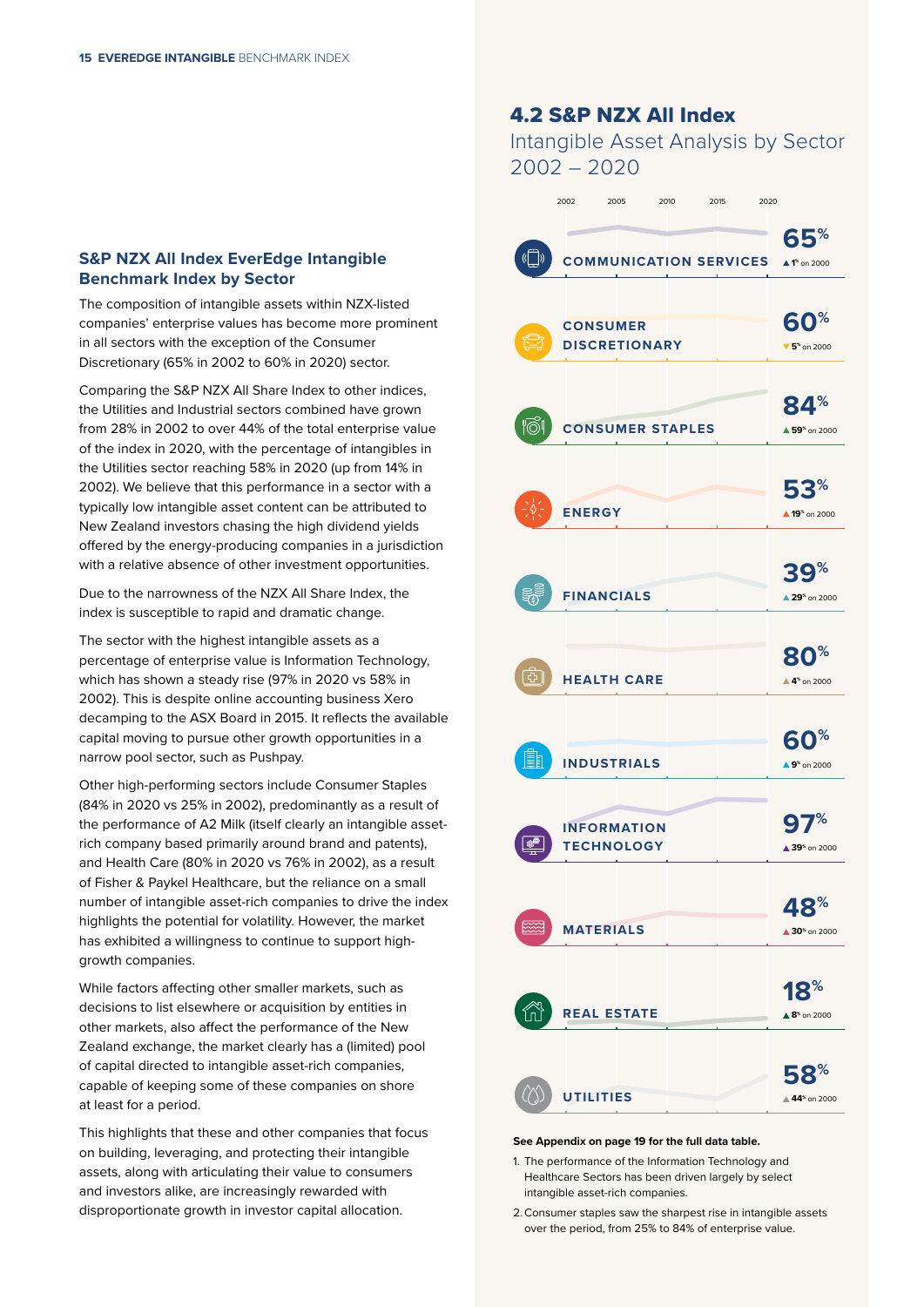## **Conclusion**

Analysis of the evolution of equity indices in the United States, Australia, New Zealand, and Singapore provides some findings that are highly relevant to investors and company management teams alike:

- Changes in the indices mirror the changes in the real economy. As the industrial economy has given way to the digital economy, intangible assets have become increasingly prevalent and more important.
- Within industries, companies with higher intangible assets have persistently performed better, pulling up the intangible asset content.
- Within indices, stocks in sectors with high levels of intangible assets have generally outperformed those with low levels of intangible assets. This has left some jurisdictions with few companies listed, and/or with a narrow sector diversification. Across markets, the recognition and capital magnetism of intangible assets is strongest in the United States. Hence the US market has tended to attract listings from companies with high growth projections (and high ratios of intangible assets).
- United States companies have generally been net acquirers of companies in the other markets studied, due to the greater availability and lower cost of capital US companies enjoy (at least in part because of the greater recognition of the growth and performance potential of intangible asset-rich companies) leading to a relative loss of these companies from smaller exchanges where the impact of their intangible assets is less appreciated.
- The attraction of US listings to intangible asset-rich companies and the acquisition by US companies of offshore companies also highlights the transferability and scalability of intangible assets. Innovative technologies or brands developed in one market can be readily deployed into another (often larger) market (leveraging

the acquirer's own intangible assets (such as in market distribution) to drive outsized returns for the acquirer.

• These factors have all led to a divergence in the value within the individual markets of high-growth, intangible asset-rich companies from the growth of those marketplaces themselves.

The overall lesson for both investors and management teams is that over the twenty years of the study, capital has (consciously or unconsciously) actively and disproportionately rewarded intangible asset-rich companies. It has done so because, other things being equal, companies that can harness the inherent scalability, transferability, and differentiation of intangible assets to sound, scalable business models will generate outsized performance.

The broad finding of this analysis corroborates what EverEdge has observed in its own 2,000+ engagements over the last 14 years. Companies that comprehensively identify their intangible assets and deploy them via scalable business models not only perform better but are better able to articulate those assets to external investors. Consequently, they attract more capital and ultimately are valued more and thereby perform their ultimate function of increasing shareholder value.

EverEdge has been in a privileged position to help companies – from start-ups to large, listed champions – systematically develop and monetise their intangible assets and to assist investors who view their investments through an entirely investment lens: that of intangible assets.

Intangible assets have emerged as the indispensable link between companies and capital market investors. Our hope with this research to establish a framework that allows both constituencies to "speak the same language" when contemplating strategic choices and investments.

**THE OVERALL LESSON FOR BOTH INVESTORS AND MANAGEMENT TEAMS IS THAT OVER THE TWENTY YEARS OF THE STUDY, CAPITAL HAS (CONSCIOUSLY OR UNCONSCIOUSLY) ACTIVELY AND DISPROPORTIONATELY REWARDED INTANGIBLE ASSET-RICH COMPANIES.**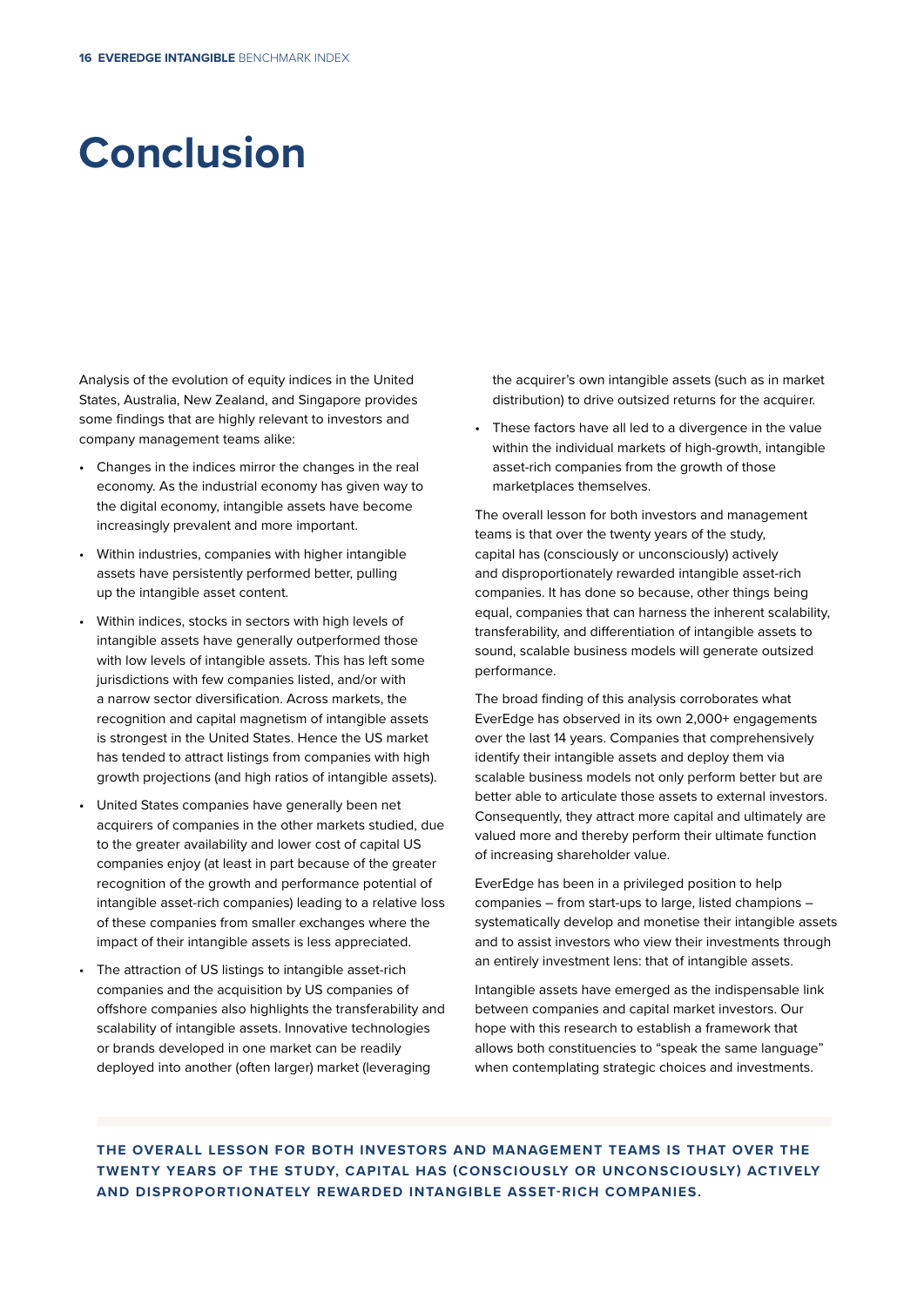## **Final thoughts:**  The Evolving Role of Management

The claim that intangible assets are the primary driver of corporate value today is a bold, but we believe defendable, assertion. The asset universe can be divided into three main categories: i. tangible assets (such as real estate and plant and equipment); ii. financial assets (such as currency, stocks, bonds, and derivatives of these assets); and iii. intangible assets. We believe we have made the case that in the last half century tangible assets have largely (but not entirely) surrendered their primary role as growth engines to intangible assets. Likewise, financial assets, although certainly critical, are fundamentally fungible and in a world awash with capital it is difficult to argue that access to capital alone is the primary driver of value creation. The logical conclusion is thus that intangible assets are dominant.

However, there is one other business element that could reasonably be argued to have a greater impact on corporate value creation than intangible assets: management. By definition, "management" is not an asset per se, but it does impact business performance and should therefore be considered alongside intangible assets. While management (including all aspects of leadership, culture and the capability and capacity of a management cohort) will exert tremendous influence on the success or failure of a given entity, we believe that ultimately this impact is trumped by the impact of intangible assets for two reasons:

- **1. In many cases the fundamental function and indeed output of management is precisely to generate intangible assets.** Smart companies employ smart people to create smart things (brands, software, patents, designs, and data). Obviously if a company could acquire these intangible assets without reference to their creators it would, as this would deliver high-value assets to the company for low or zero cost. So, while not all things that management "does" results in the creation of intangible assets (culture and leadership are not intangible assets), a certain portion of the output of management is directed precisely at the creation of these assets so that they can be exploited. This is not to say we recommend companies should aim to have no staff and nothing but intangible assets, because until Artificial Intelligence matures, such staff are still the generators of the intangible assets – the "means of production" that modern companies use to drive their growth. For the moment at least, humans are safe.
- **2. While both high-quality management and intangible assets are critical to business success, ultimately intangible assets are more important.** If you have an exceptional management team but they are provided with poor quality intangible assets (a poor brand, inventions that infringe competitor's patents, or inadequate software) they will struggle to survive, let alone generate above-average growth rates. On the other hand, a poor management team armed with exceptional intangible assets (the Beatles' back catalogue or LVMH's brand portfolio) may still be able to generate superior returns even via simple licensing deals. Clearly, it is not desirable to such an "either or" scenario and in reality, generally strong management teams will generate and attract strong intangible assets.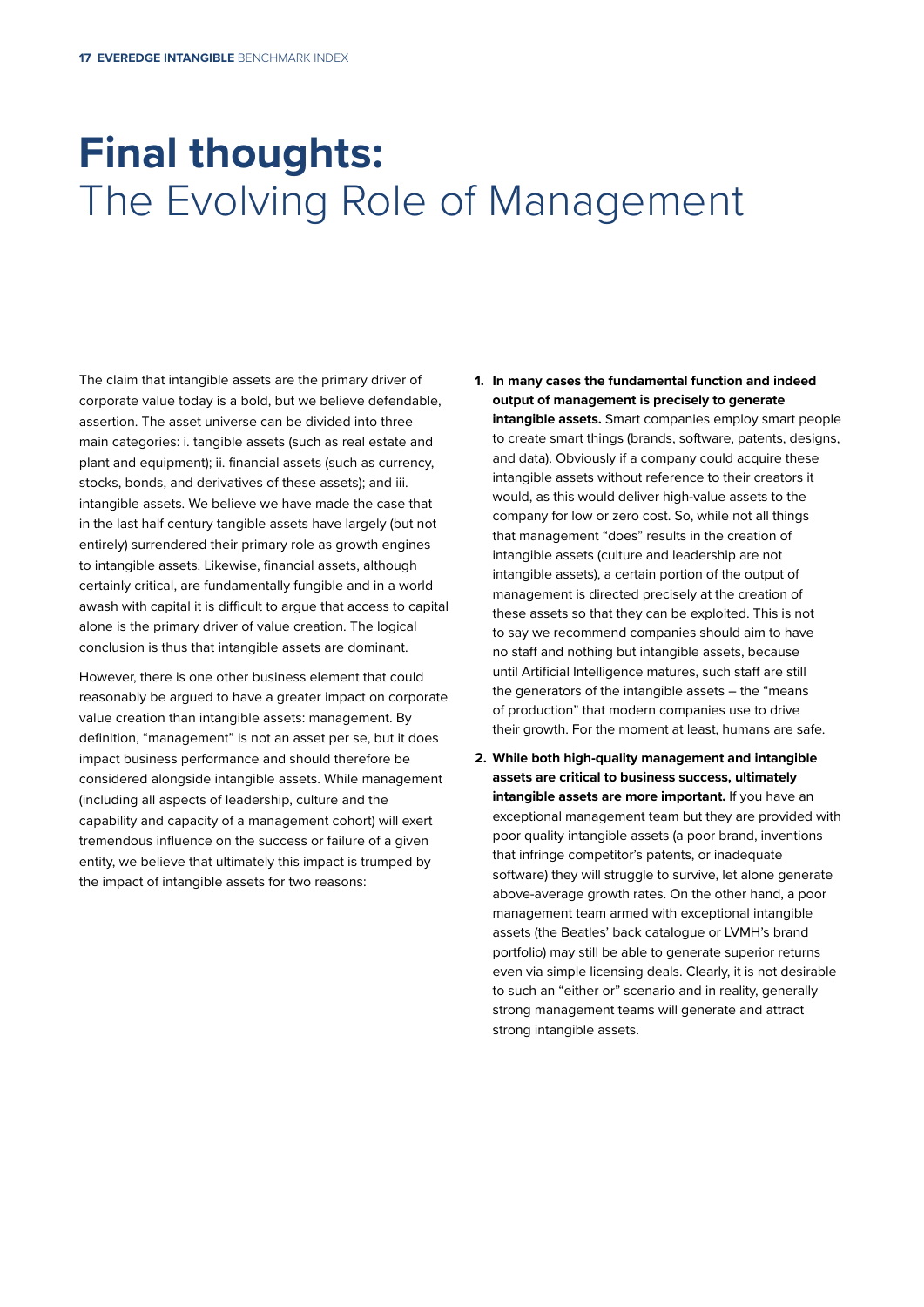●  $\bullet$  $\bullet$ 





### 2.2 S&P ASX 200 Intangible Asset Analysis by Sector 2000 - 2020



Materials 56% 76% 77% 76% 79% Real Estate 32% 37% 51% 57% 62% Utilities 40% 44% 29% 31% 37%

| $\circ$                       |      |      |      |      |      |  |
|-------------------------------|------|------|------|------|------|--|
| 2000                          | 2005 | 2010 |      | 2015 | 2020 |  |
| <b>SECTOR</b>                 | 2000 | 2005 | 2010 | 2015 | 2020 |  |
| <b>Communication Services</b> | 84%  | 77%  | 79%  | 84%  | 77%  |  |
| <b>Consumer Discretionary</b> | 80%  | 89%  | 86%  | 83%  | 83%  |  |
| <b>Consumer Staples</b>       | 60%  | 81%  | 81%  | 78%  | 76%  |  |
| Energy                        | 53%  | 74%  | 69%  | 29%  | 25%  |  |
| <b>Financials</b>             | 33%  | 34%  | 27%  | 28%  | 24%  |  |
| <b>Health Care</b>            | 90%  | 89%  | 90%  | 91%  | 93%  |  |
| Industrials                   | 63%  | 60%  | 78%  | 80%  | 81%  |  |
| Information Technology        | 95%  | 96%  | 95%  | 100% | 98%  |  |
| <b>Materials</b>              | 45%  | 65%  | 73%  | 28%  | 51%  |  |
| <b>Real Estate</b>            | 32%  | 32%  | 25%  | 20%  | 21%  |  |
| <b>Utilities</b>              | 63%  | 64%  | 52%  | 53%  | 51%  |  |
|                               |      |      |      |      |      |  |

IA% of EV Low High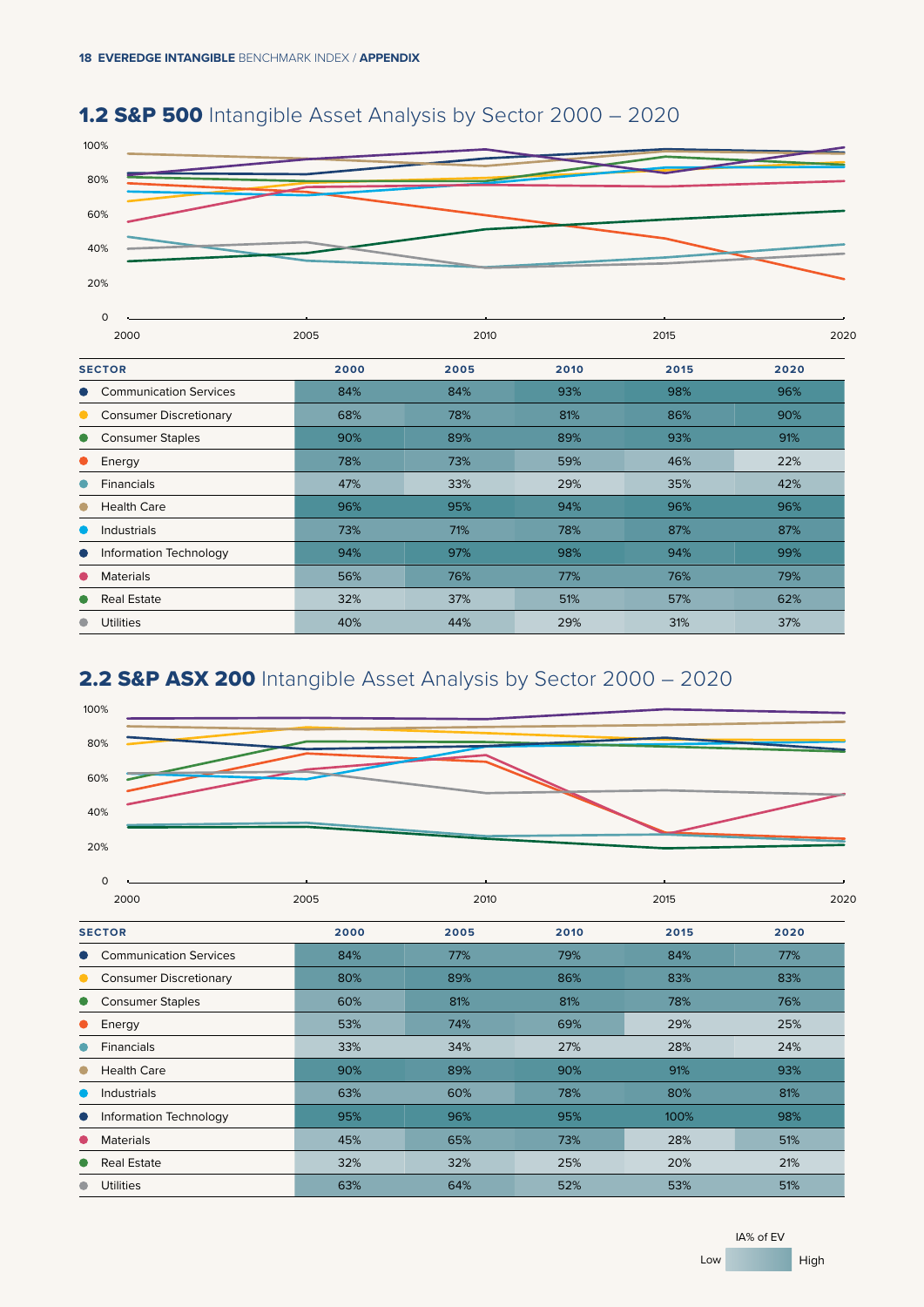### **3.2 FTSE ST All Share Index** Intangible Asset Analysis by Sector 2008 - 2020





Real Estate  $\qquad \qquad \qquad 10\%$  30% 30% 8% 30% 10%



IA% of EV Low High